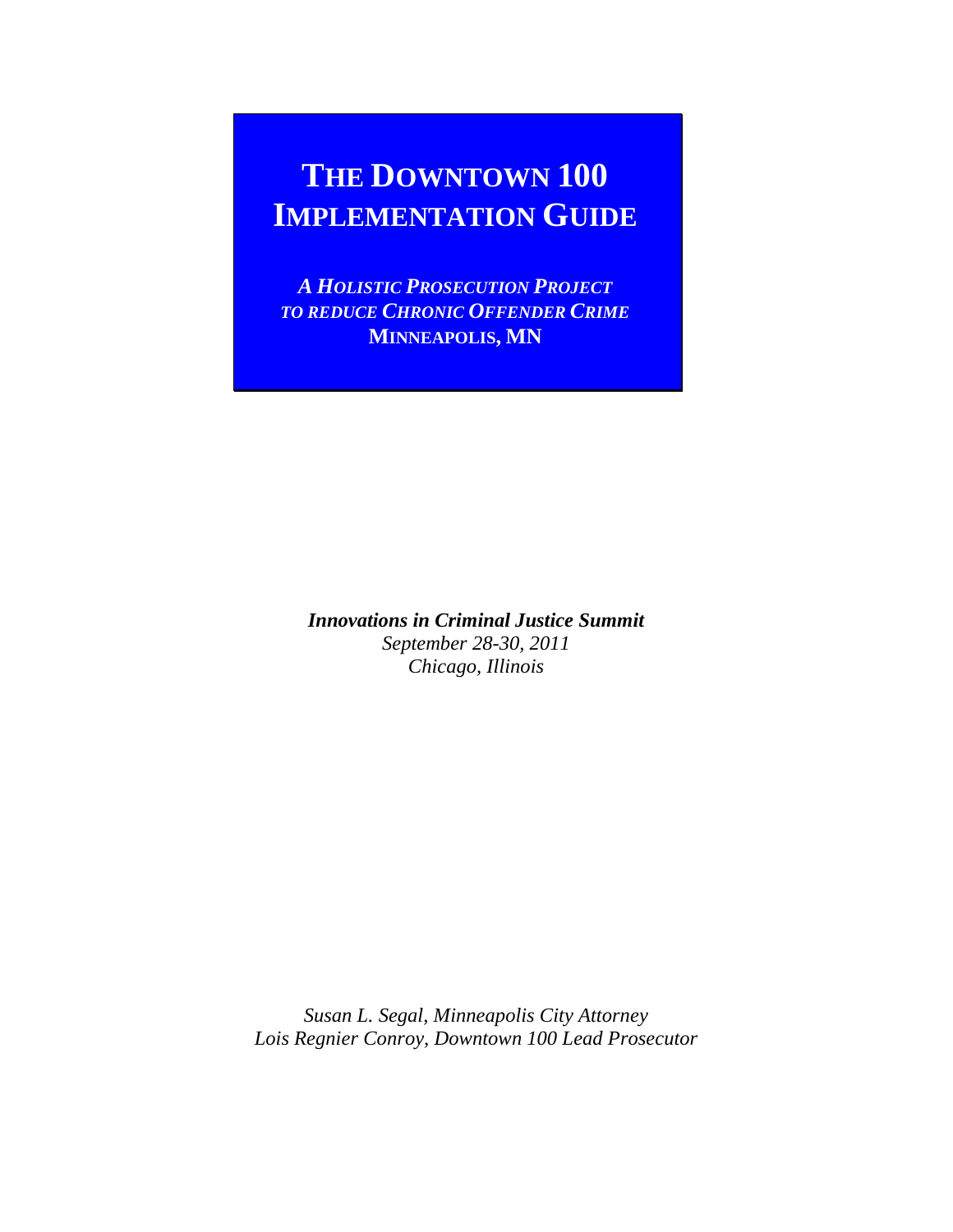# **BACKGROUND**

#### **THE DOWNTOWN MINNEAPOLIS EXPERIENCE**

As the primary business center between Chicago and Seattle, Downtown Minneapolis has 160,000 persons working in the central business district each day. It houses three professional sports teams and several Fortune 500 headquarters, boasts six live theatres and hosts over 150 events per year, bringing more than 2.5 million people downtown. With recent condominium and apartment developments, Downtown Minneapolis is also home to more than 30,000 residents.<sup>1</sup> The downtown area is safe. Part one crimes are relatively rare. However, the downtown community has challenges with livability, property and drug crimes.<sup>2</sup> The presence of this type of crime threatens the public's sense of safety in the downtown area and poses a challenge for Downtown businesses and building owners.

#### **THE BREADTH OF THE PROBLEM**

Residents, workers and visitors to Minneapolis expressed concerns over livability crime in the downtown area. The Downtown Minneapolis business community quantified the breadth of the problems related to crime and the perception of crime by conducting a survey in 2007 of 6,500 persons who work downtown. A majority of the respondents identified drug, property and livability crimes as safety concerns, and one in three stated that they had witnessed as least one drug deal or illegal activity in the past thirty days. While Downtown has very little violent crime, the persistent livability crimes created a perception that Downtown was "unsafe" and that this perception was a threat to the vitality and growth of the area's economic hub.

#### **COLLABORATING PARTNERS**

The downtown business and residential communities called for a collaborative approach between the public and private sectors to improve livability and public safety, benefiting downtown businesses, workers, residents and visitors. The Downtown 100 Collaborative, a holistic, community and team-based prosecution approach, was developed in response. It is clear that listening to community concerns and devising methods to bring their voices into the courtroom results in better outcomes in criminal prosecutions. The collaborating partners included: the Minneapolis City Attorney's Office, the Downtown Improvement District, the Downtown Council, the Hennepin County Attorney's Office, the Minneapolis Police Department, Hennepin County Community Correction and Rehabilitation, five Neighborhood Associations,<sup>3</sup> St. Stephen's Human Services and the Salvation Army. These collaborating partners were critical to implementing the Downtown 100.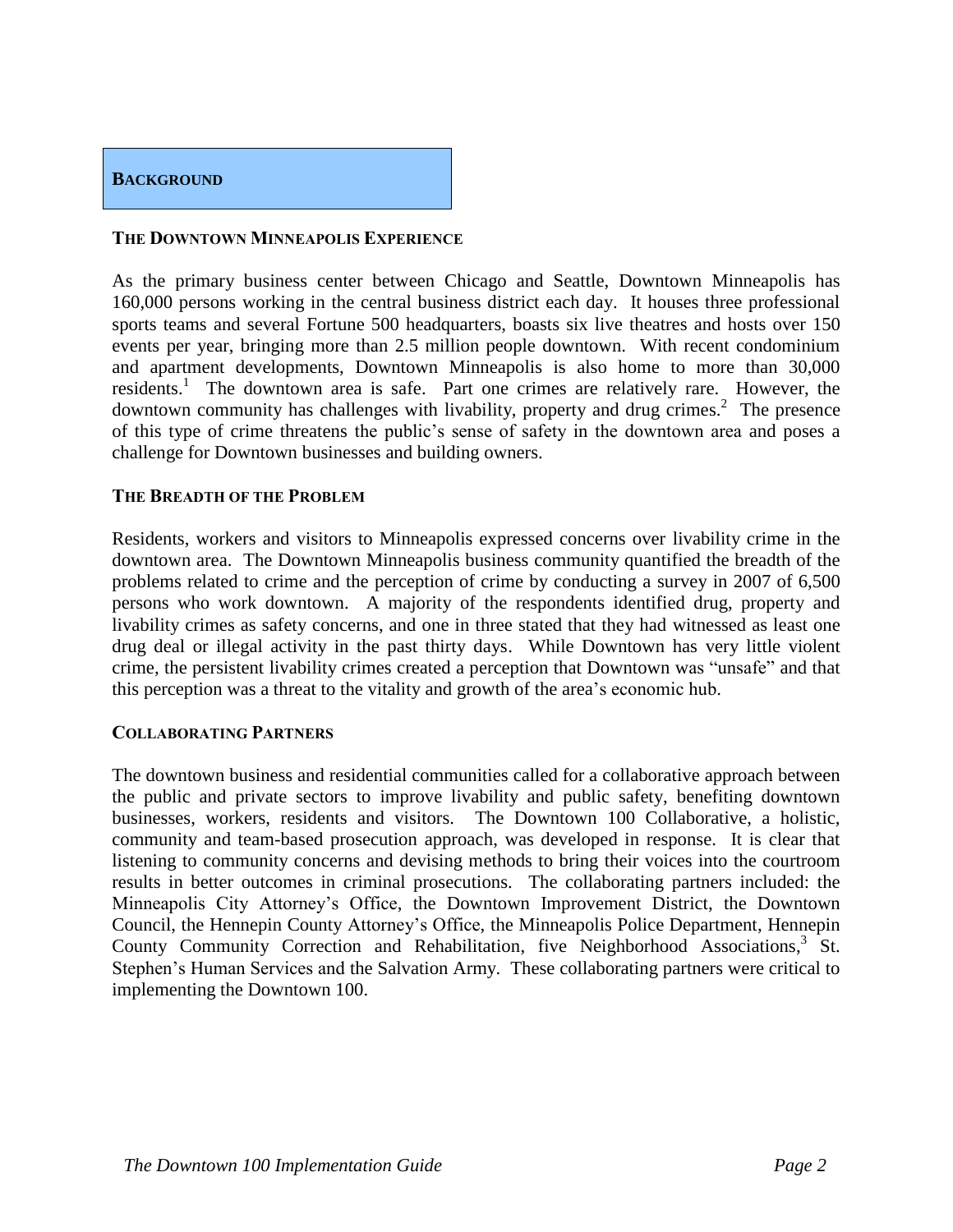#### **PROJECT GOALS & OBJECTIVES**

The Downtown 100 Collaborative was designed specifically to address and reduce livability, property and drug crime in the core downtown area, using an innovative community-based prosecution approach that would try to deliver not only short-term, but more effective, longerterm solutions, reducing recidivism of chronic offenders in Downtown Minneapolis. The program had four goals:

- 1) Reduce crime committed by the "Downtown 100" offenders by over 50%;
- 2) Capitalize on available resources and infrastructure to develop more effective dispositions to produce longer-term solutions for chronic offenders;
- 3) Address underlying needs such as housing, chemical dependency, mental health or unemployment; and,
- 4) Improve public perceptions of safety in Downtown.

#### **LEVERAGING EXISTING RESOURCES**

The initiative capitalizes on existing assets in the downtown area  $-$  a strong public-private law enforcement partnership known as the SafeZone, a strong network of non-profit service providers responding to homelessness and other issues, the community prosecution framework of the City Attorney's Office, the Minneapolis Police Department, the County Attorney's Office, strong business and neighborhood leadership and the resources of the problem-solving specialty courts. The implementation of the Downtown 100 Collaborative also coincided with and is funded in part by a new Downtown Improvement District, a special taxing district voluntarily created by downtown property owners.

The Downtown 100 is an expansion of the Community Attorney Program that the office began in 2002. Previously, the program had placed a prosecutor and a paralegal in each precinct, but the new Downtown 100 expanded that program by creating a local team of two community prosecutors, a paralegal, a probation officer, and homeless/mental health workers to address the  $\overline{50}$  most prolific offenders<sup>4</sup> in the Downtown area. The team works in conjunction with the business and neighborhood groups through a monthly court watch program, using innovative problem-solving strategies. The team is integral to keeping the community connected to the criminal justice system.

The Downtown 100 Collaborative was created through extensive public-private efforts. The Minneapolis City Attorney's Office (MCAO) and the Hennepin County Attorney's Office (HCAO) team utilized several public policy documents which helped address the precise problems that need to be addressed and objectives that needed to be met.<sup>5</sup> Critical to its implementation, this holistic prosecution collaboration was endorsed by the courts, the downtown business groups, nonprofit service providers and the neighborhood associations. 6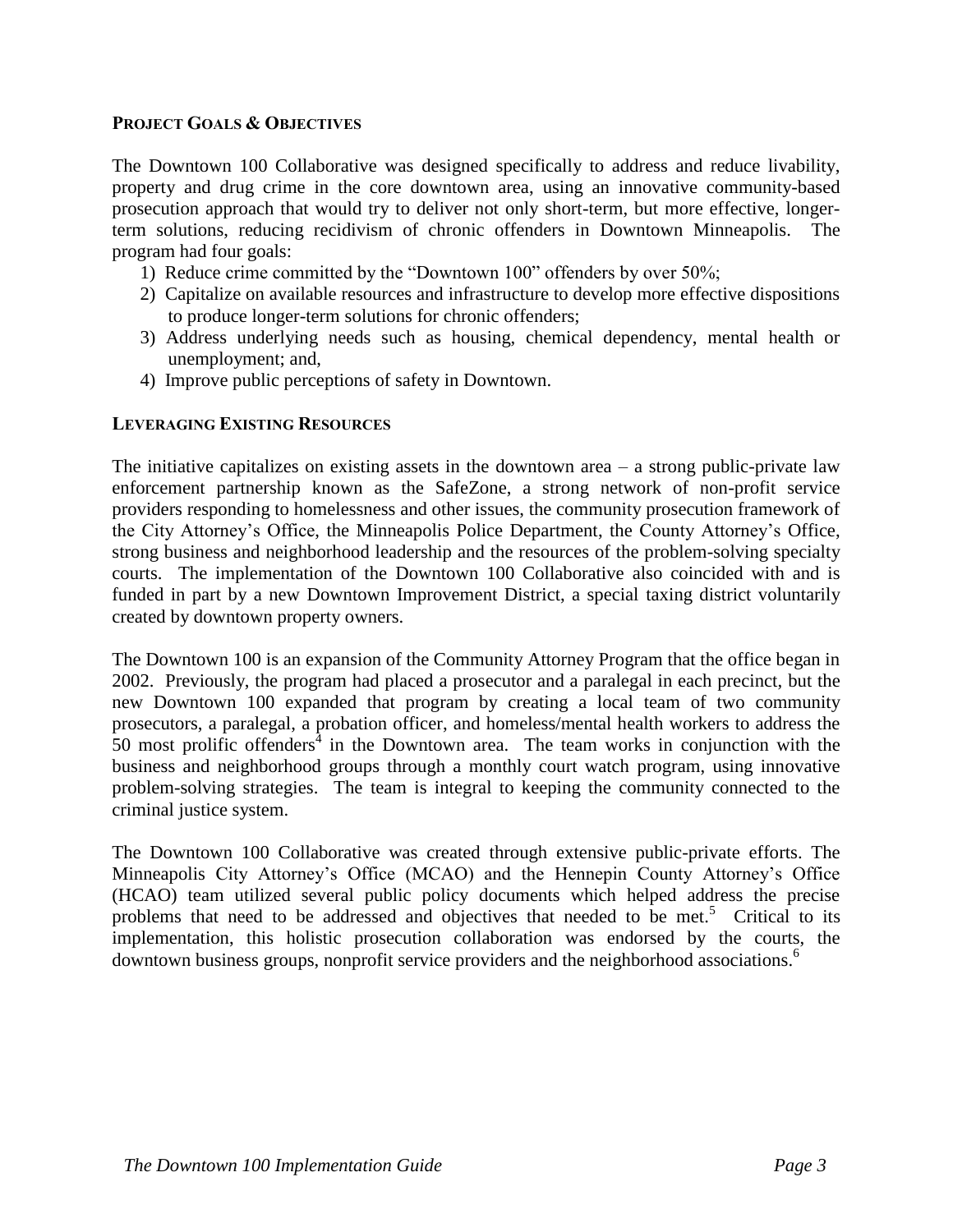

## **CREATION OF A DOWNTOWN 100 STRATEGIC TEAM**

While additional police officers had been assigned to the Downtown precinct over the past several years to address crime concerns, no other changes had been made in the handling of prosecutions or criminal dispositions for Downtown offenders. The implementation of the Downtown 100 program began with two new positions funded by the Downtown Improvement District for a prosecutor and probation officer dedicated to the Downtown 100 initiative. These new Downtown 100 positions have augmented existing resources to create a local strategic team comprised of police, community prosecutors, probation, business representatives, private security, homeless/mental health outreach workers, community activists, restorative justice case manager and shelter representatives. The philosophy of the strategic team is that no one part of our community has the answer to solving crime and sustainable crime reduction is obtained offender-by-offender with collaboration from the entire community.

#### **THE STRATEGIC TEAM OVERVIEW**

The complex strategic team is the foundation for Downtown 100 design. The team includes prosecutors, a paralegal and a probation officer all dedicated to the initiative.

#### **PROSECUTORS AND PROBATION OFFICER ARE CO-LOCATED IN THE DOWNTOWN PRECINCT HOUSE**

An important component of the program is that the prosecutors, paralegal and probation officer are all housed on-site within the Minneapolis Police Department's First (Downtown) Precinct house. The co-location facilitates communication and the sharing of strategic information between law enforcement and the team members.

#### **PROSECUTORS DEDICATED TO PARTICULAR OFFENDERS**

#### **VERTICAL PROSECUTION MODEL**

It has been essential to have a specific prosecutor assigned to a particular offender. Prior to the Downtown 100, a chronic offender may have multiple prosecutors working on open cases, resulting in inconsistencies and inefficiencies. One unique and key component of the Downtown 100 is the vertical prosecution model. Prosecutors have been deputized in other jurisdictions to ensure that one prosecutor will handle the cases in the Courtroom.

The vertical prosecution model has also ensured that each time the offender made contact with the Court system the same prosecutor handled his or her cases. It is difficult for the court system to obtain meaningful outcomes when the offender may see multiple judges, public defenders and probation officers before the disposition of his or her cases. Thus, the Downtown 100 model requires a consistent prosecutor to go wherever the offender appears in court whether it is an incustody appearance, arraignment, pretrial, trial, or hearing. The prosecutor will be the authority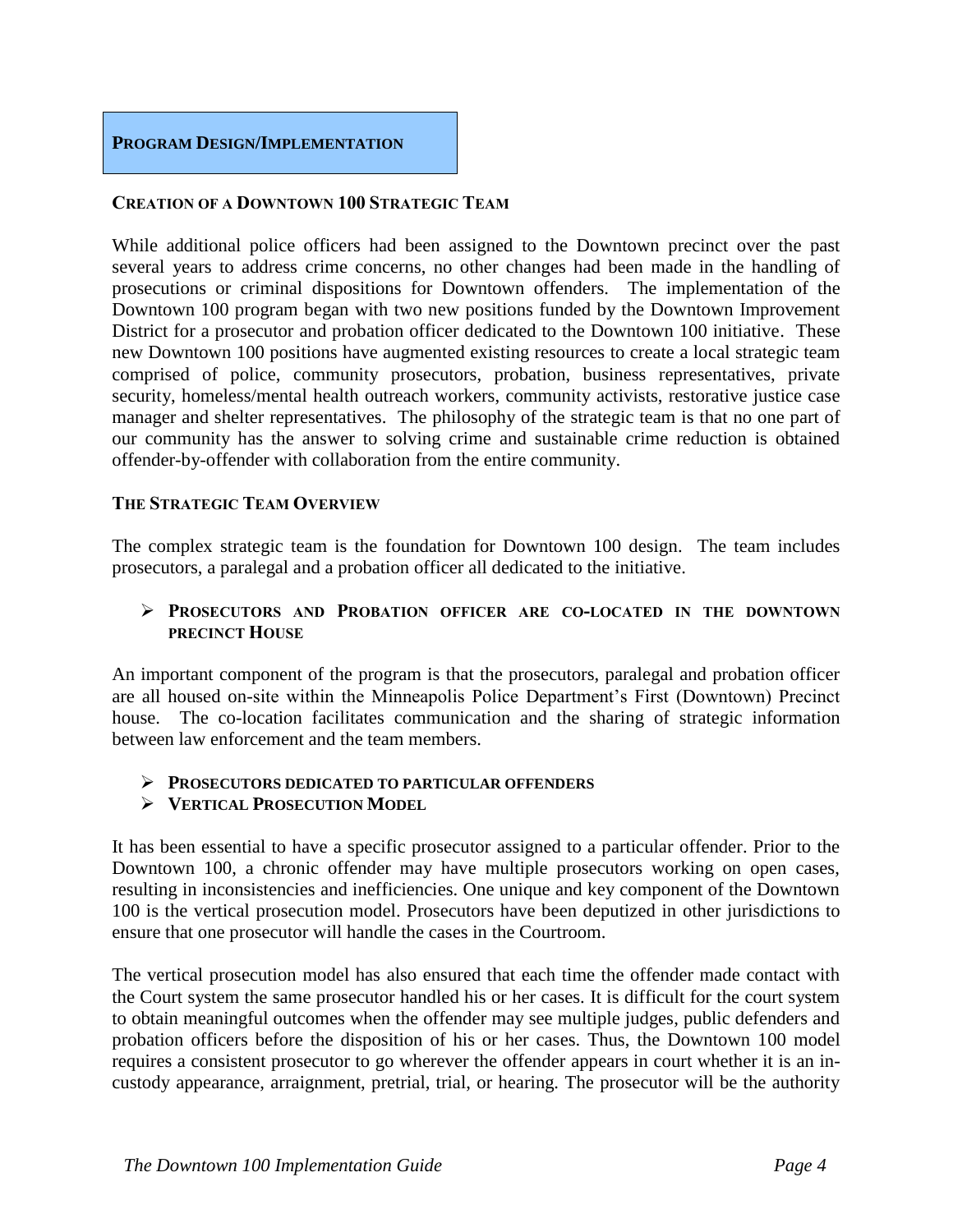in the Courtroom on the offender's conduct, will advocate for the plan created by the strategic team and be the voice of the community.

To demonstrate that the vertical prosecution model was an effective tool, the HCAO and the MCAO completed two test cases prior to the implementation of the Downtown 100. When comparing criminal conduct the year before special prosecution, as compared to the year after special prosecution, both chronic offenders demonstrated a more than 70% reduction in crime city-wide.<sup>7</sup> In one of the test, the vertical prosecutor obtained a critical plea of guilty to felony terroristic threats. The defendant pleaded guilty and was sentenced to an upward departure which included 56-months stay-of-execution and many holistic probation conditions. Before imposing sentence, the judge asked the offender if he had anything to say, and the offender said he would not be where he was at sentencing but for the prosecutor's persistence in following him around.

The cross-deputization by other jurisdictions has occurred at a less than anticipated rate since the implementation of the Downtown 100. Prior to implementation, there was an expectation that the Downtown 100 would reduce crime; however, it was unexpected the amount of decline thereby resulting in fewer opportunities for cross deputization, discussed below, in the "Impact/Outcomes" section.

The Downtown 100 has two prosecutors and job duties are divided between a managing prosecutor and the "Downtown 100" prosecutor.

# **MINNEAPOLIS CITY ATTORNEY'S OFFICE—LEAD DOWNTOWN 100 PROSECUTOR**

The responsibilities of the Lead Prosecutor are to:

- implement and manage the program;
- determine Downtown 100 goals;
- monitor crime problem and perceptions, analyze crime data and indentify chronic offenders;
- lead the strategic team in developing offender goals, indentify systemic opportunities and develop strategic solutions;
- manage the implementation plan with primary team members and external partners to fulfill the strategic plan;
- plan and lead the weekly Downtown 100 strategy meetings;
- plan and lead the monthly Downtown Court Watch meetings;
- continue to obtain vigorous participation by the community;
- prosecute designated Downtown 100 offenders;
- build a statistical model to evaluate the program and evaluate the program;
- assist in securing funds for the Downtown 100 including grant writing;
- develop and manage communications plan to engage stakeholders and community members and publicize results; and,
- represent the Downtown 100 in key business associations such as the Downtown Improvement District's SafeZone Advisory Board, the Downtown Council and community groups.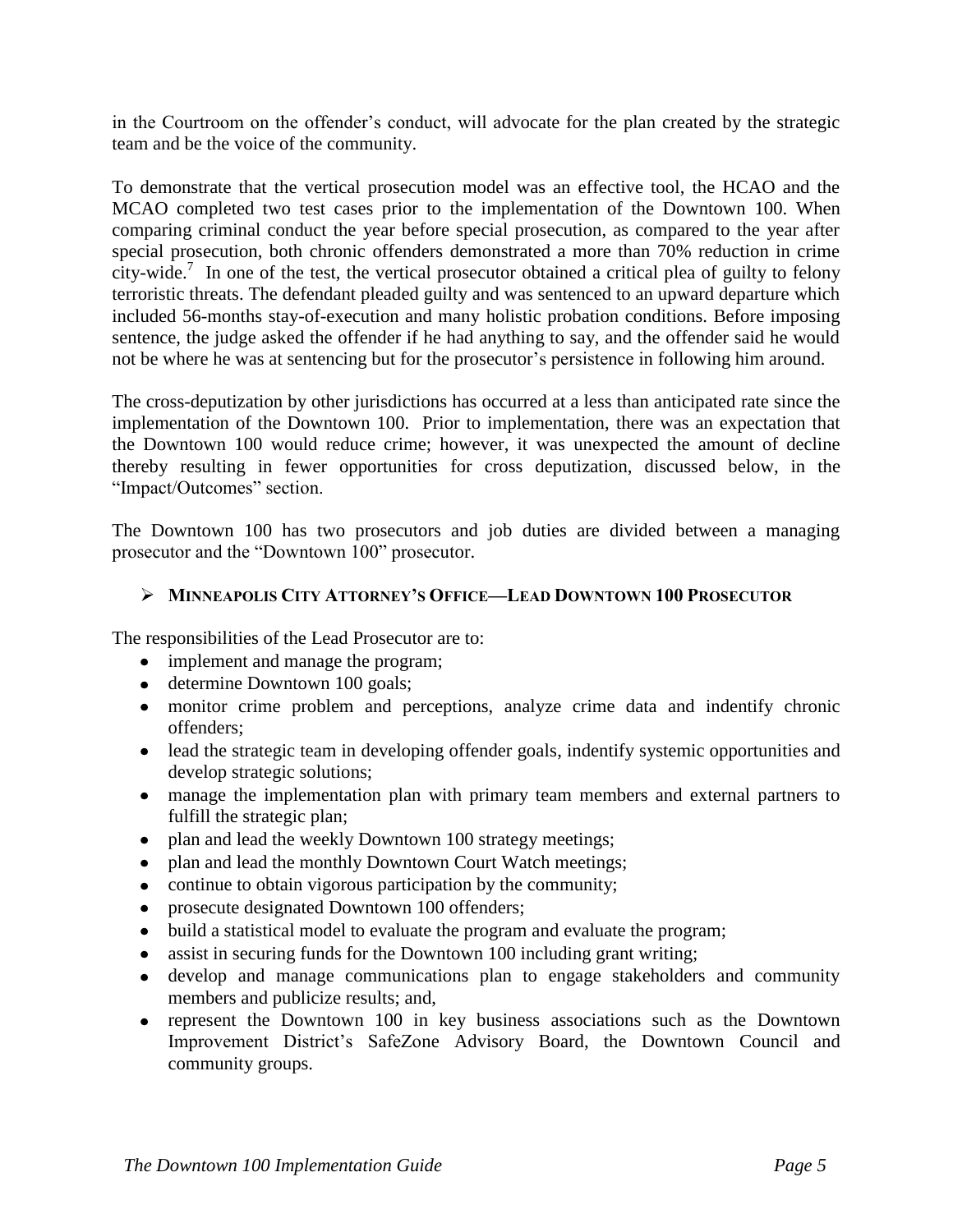## **MINNEAPOLIS CITY ATTORNEY'S OFFICE—DOWNTOWN 100 PROSECUTOR**

The responsibilities of the Downtown 100 Prosecutor are to:

- assist in the development of offender goals and develop strategic solutions;
- assist in developing offender goals, indentifying systemic opportunities and developing strategic solutions;
- assist in the implementation plan with primary team members and external partners to fulfill the strategic plan;
- prosecute designated Downtown 100 offenders at arraignments, pretrials, trial and probation violation hearings;
- provide prosecutorial updates on the prosecution of specific chronic offenders;
- handle speaking engagements and other communication needs; and,
- represent the Downtown 100 at the Downtown Court Watch meetings.

## **DOWNTOWN 100 PROBATION OFFICER**

# **MAXIMIZE OPPORTUNITIES FOR OFFENDER SUCCESS THROUGH ACTIVE SUPERVISION AND SUPPORT, MINIMIZING OPPORTUNITIES FOR FAILURE**

The Downtown 100 includes a newly-funded community probation officer whose caseload is solely comprised of the chronics identified and on probation through this program. Prior to the Downtown 100, Downtown Minneapolis had no designated probation officer, and adult misdemeanants, even the most chronic offenders, were not typically supervised by the probation office anywhere in the City. Active supervision was reserved almost exclusively for felony caseloads.

With this new position, probation is forging new ground by developing a protocol for actively supervising misdemeanants. It also requires the probation officer to establish new relationships with prosecutors, police officers, social service providers, specialty courts, <sup>8</sup>business and community members.

The Downtown 100 probation officer demands rigorous accountability of all supervised offenders. Part of this accountability includes the probation officer's willingness to revoke probation in order to hold offenders accountable. Also, the probation officer is responsible for coordinating social services. The probation officer ensures that the offenders have access to any needed resources such as: chemical dependency treatment, mental illness treatment, housing, education and employment.

The responsibilities of the Downtown 100 Probation Officers are to:

- monitor all Downtown 100 offenders that have a probationary sentence;
- maintain regular contact with offenders including routine office visits;
- reinforce the offender's plan for success at each contact and determine barriers that need to be removed for success;
- visit offenders in their home, on the street, in jail, or at a shelter;
- set up prompt and timely chemical health assessments;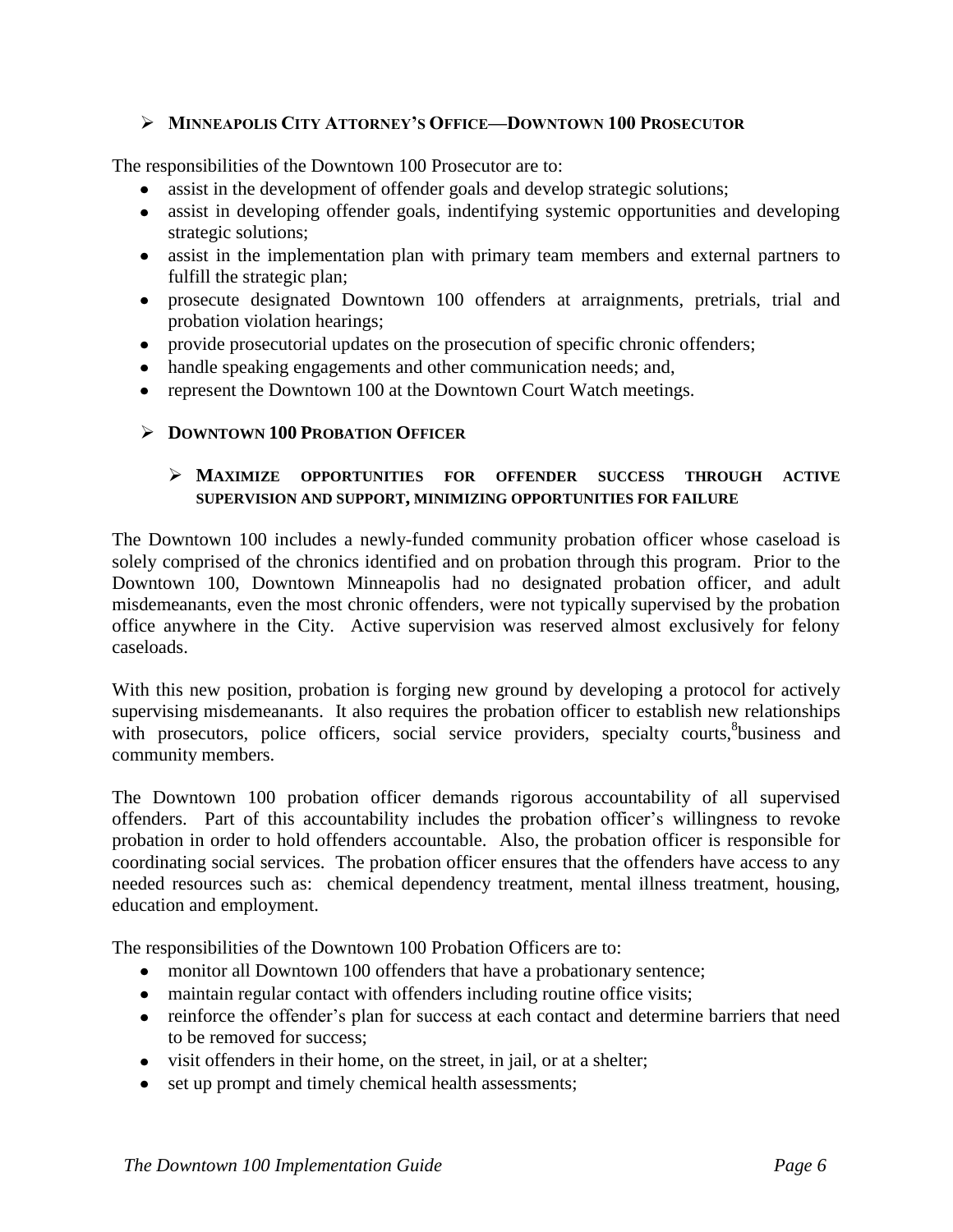- manage the offender treatment plan including the streamlining of the treatment entry, release and paperwork;
- develop partnerships with external partners such as street outreach workers, housing advocates, landlords, employers, treatment facilities, board and lodges and so on;
- draft arrest and detention orders for the Court when offenders fail to follow the terms and conditions of his or her probation;
- make recommendations to the Court regarding probation sanctions, conditions of release and custody status;
- assist in developing offender goals, indentifying systemic opportunities and developing strategic solutions;
- attend court appearances such as arraignments, pretrials, trial and probation violation hearings;
- represent probation at the weekly Downtown 100 Strategic and the monthly Downtown Court Watch meetings.

# **MINNEAPOLIS CITY ATTORNEY'S OFFICE—DOWNTOWN 100 PARALEGAL**

As prosecutors focus on meaningful prosecution of the offenders, it is essential to have full histories of these offenders. The paralegal compiles and maintains extensive information regarding each offender, i.e. charges and convictions, prior and present probation conditions, complete bench warrant histories and the impact the offenders have had on the community through the collection of community impact statements. The paralegal also publishes several informational reports for prosecution and the strategic partners including the Downtown 100 Chronic Offender Report, a geographic restriction list, an "enhanceable" trespass list and offender warrant report. The paralegal also creates and publishes monthly Court Watch lists.<sup>9</sup> This information leads to greater enforcement by the police, more informed problem-solving by the Strategic Team and more meaningful outcome for each chronic offender.

The responsibilities of the Downtown 100 Paralegal are to:

- check Court records each morning for offenders that were arrested and will be appearing in Court that morning;
- prepare all prosecution files for each court appearance;  $^{10}$
- communicate with the Strategic Team and critical support staff on the status of Downtown 100 offenders in Court each day;
- identify and refer cases for charging including any felony enhancement;
- obtain necessary documents needed for charging review;
- enter data into the case management system including but not limited to new cases for charging consideration, case dispositions and investigation requests;
- send and respond to discovery requests;
- manage investigation requests;
- obtain additional evidence such as investigation, obtaining documents, contacting witnesses and contacting victims<sup>11</sup> and so on;
- prepare files for trial or revocation hearings; and,
- prepare materials for and participate in the weekly Downtown 100 Strategy and monthly Downtown Court Watch meetings.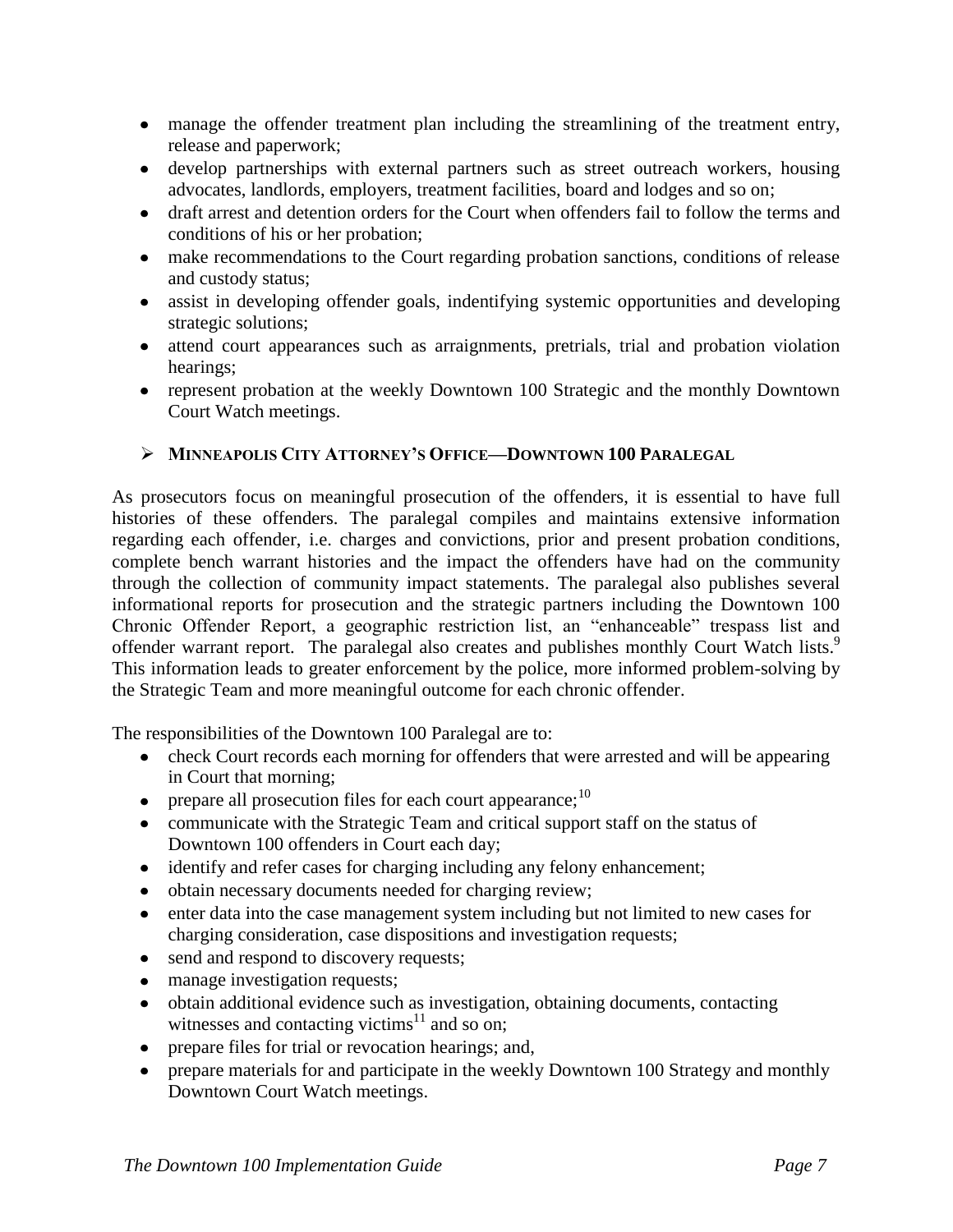# **ADDITIONAL STRATEGIC TEAM MEMBERS**

There are several other critical strategic team members that have been instrumental to the design, implementation and success of the Downtown 100. Those members and their roles have been set forth in the following paragraphs.

# **DIRECTOR OF SAFEZONE OPERATIONS**

# **SAFEZONE DIRECTOR IS ALSO CO-LOCATED IN THE DOWNTOWN PRECINCT**

The Director of SafeZone Operations is the primary liaison between the Downtown 100 and the Downtown business community. The Downtown SafeZone is a subsidiary of the Minneapolis Downtown Improvement District, focused on coordinating law enforcement and public safety strategies between downtown businesses and the police department. Having an active business representative has not only shaped the vision of this program, but has improved outcomes through the close cooperation between the business community and other Downtown 100 partners.

The Director of SafeZone Operations' responsibilities include:

- determine Downtown 100 goals;
- represent the Downtown Improvement District in the monitoring, development and implementation of the program;
- identify the law enforcement priorities of the Downtown Improvement District and its members;
- monitor the return on investment of the program;
- assist in developing offender goals, indentifying systemic opportunities and developing strategic solutions;
- assist in the implementation plan with primary team members and external partners to fulfill the strategic plan;
- manage communications with downtown business partners;
- research best practices by other business improvement districts;
- represent the Downtown 100 at the Downtown Improvement District Board meetings; and,
- assist in securing funds for the Downtown 100.

## **HENNEPIN COUNTY ATTORNEY'S OFFICE—COMMUNITY PROSECUTION DIVISION MANAGER**

Historically, there has been limited collaboration between the office that prosecutes felonies and the office that prosecutes livability crimes. One of the keys to success of the Downtown 100 has been the close partnership with and commitment of the Hennepin County Attorney's Office. The active participation and support of the Division Manager for Community Prosecution as a strategic team member has insured that felonies committed by the Downtown 100 offenders are handled with a higher priority and greater input on disposition than otherwise might be given to a property or drug offense.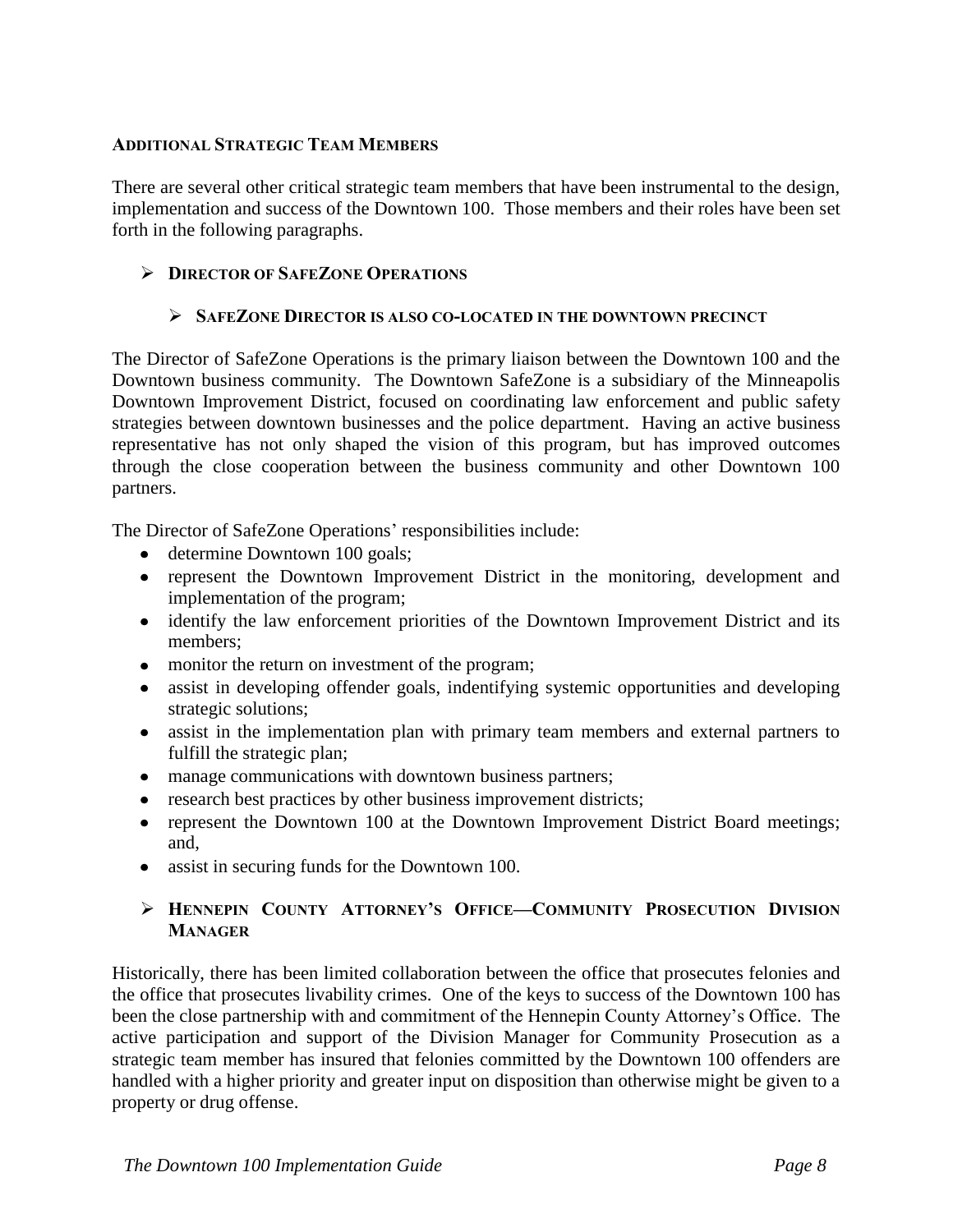The responsibilities of the County Attorney are to:

- assist in determining Downtown 100 goals;
- assist in developing offender goals, indentifying systemic opportunities and developing strategic solutions;
- assist in the implementation plan with primary team members and external partners to fulfill the strategic plan;
- manage the communications with prosecutors at the County Attorney's Office handling cases involving Downtown 100 offenders;
- determine which cases are appropriate for cross-deputization<sup>12</sup>;
- represent the Downtown 100 in key venues such as Hennepin County Attorney's Office, other Court Watch programs, and Specialty Courts such as the Hennepin County New-Model Drug Court; and,
- assist in securing funds for the Downtown 100 including grant writing.

## **MINNEAPOLIS POLICE DEPARTMENT—CRIME PREVENTION SPECIALIST/ANALYST**

There are many police department civilians who have assisted in the creation and implementation of the Downtown 100. For simplicity, it is easier to discuss their roles in this single category.

The responsibilities of the Crime Prevention Specialist/Analyst are to:

- act as a liaison between Minneapolis police, other police agencies in the metropolitan area, prosecutors and the community to facilitate accurate and timely communication regarding a "shared" chronic offender's activity;
- obtain all crime data for the selection of the Downtown 100 offenders;
- rank offenders based on several metrics including location, number of police contacts and type of crime;<sup>13</sup>
- review designating offenders when applicable as an "identified gang member" or a "suspected gang member";
- develop partnerships with external partners such as business, associations and citizens who work or live in the First Precinct;
- request community impact statements on offenders with pending litigation;
- distribute requests for community impact statements through the large network of community participants;
- assist in developing offender goals, indentifying systemic opportunities and developing strategic solutions;
- assist in building a statistical model to evaluate the program and providing data for the evaluation of the program;
- promote citizen participation in the Downtown 100 by soliciting residents to appear in court on cases of significant interest; and,
- provide offender updates at Downtown 100 strategic meetings or at Downtown Court Watch meetings.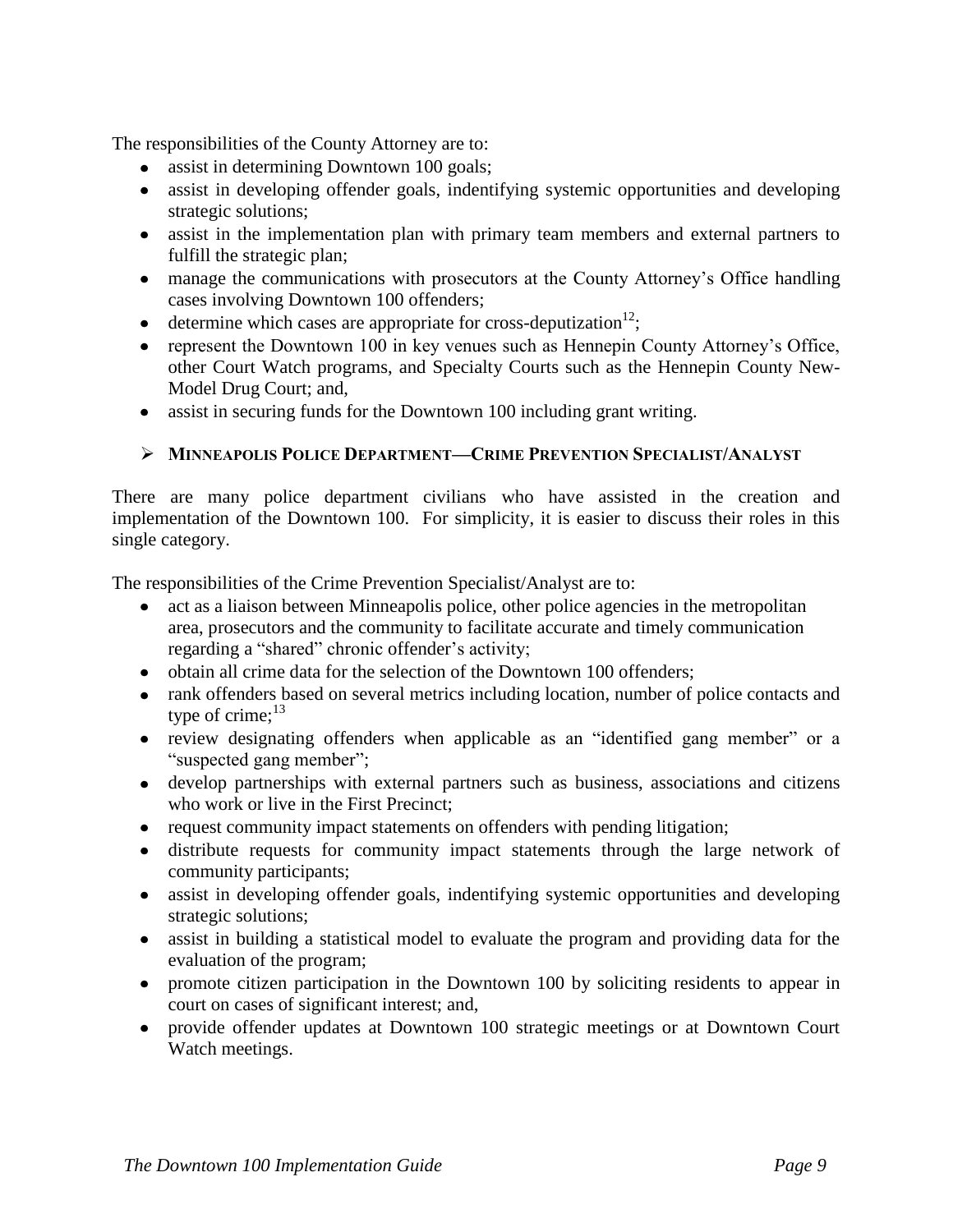## **NON-PROFIT SOCIAL SERVICE PROVIDERS—HOMELESSNESS**

These providers work to provide longer-term solutions for repeated livability offenders. A significant percentage of the Downtown 100 offenders are either homeless or lack stable housing. Finding permanent housing can remedy—or at least substantially reduce—the number of offenses committed by an offender.

The responsibilities of the homelessness social service providers are to:

- identify which Downtown 100 offenders are in need of housing services and may be eligible for housing funding;
- monitor the status of all Downtown 100 homeless<sup>14</sup> offenders and share appropriate information with the team;
- update staff in their respective organizations on the goal, strategy and probation conditions of each offender;
- maintain regular contact with homeless offenders;
- reinforce the offender's plan for success at each contact and determine barriers that need to be removed;
- visit offenders whether in their home, on the street, in jail, or at a shelter;
- assist offenders in obtaining housing, furniture, groceries, medication and medical treatment;
- develop partnerships with external partners such as police officers, prosecutors, probation officers, chemical health facilities, landlords, employers, board and lodges;
- provide the Court updates on the offenders' progress with a focus on their housing status and sobriety;
- assist in developing offender goals, indentifying systemic opportunities and developing strategic solutions;
- attend court appearances such as arraignments, pretrials, trial and probation violation hearings;
- act as advocates to identify obstacles within the criminal justice system that are detrimental to successfully moving homeless offenders toward self-sufficiency. For example: finding someone an apartment over jailing that individual for misdemeanor charge;
- identify barriers a homeless person may have that are unknown to the criminal justice system, including mental and chemical health issues;
- support Geographic Restrictions for individuals who are committing crimes in an area where they do not live or legally work; and,
- represent social services providers at the weekly Downtown 100 Strategic and the monthly Downtown Court Watch meetings.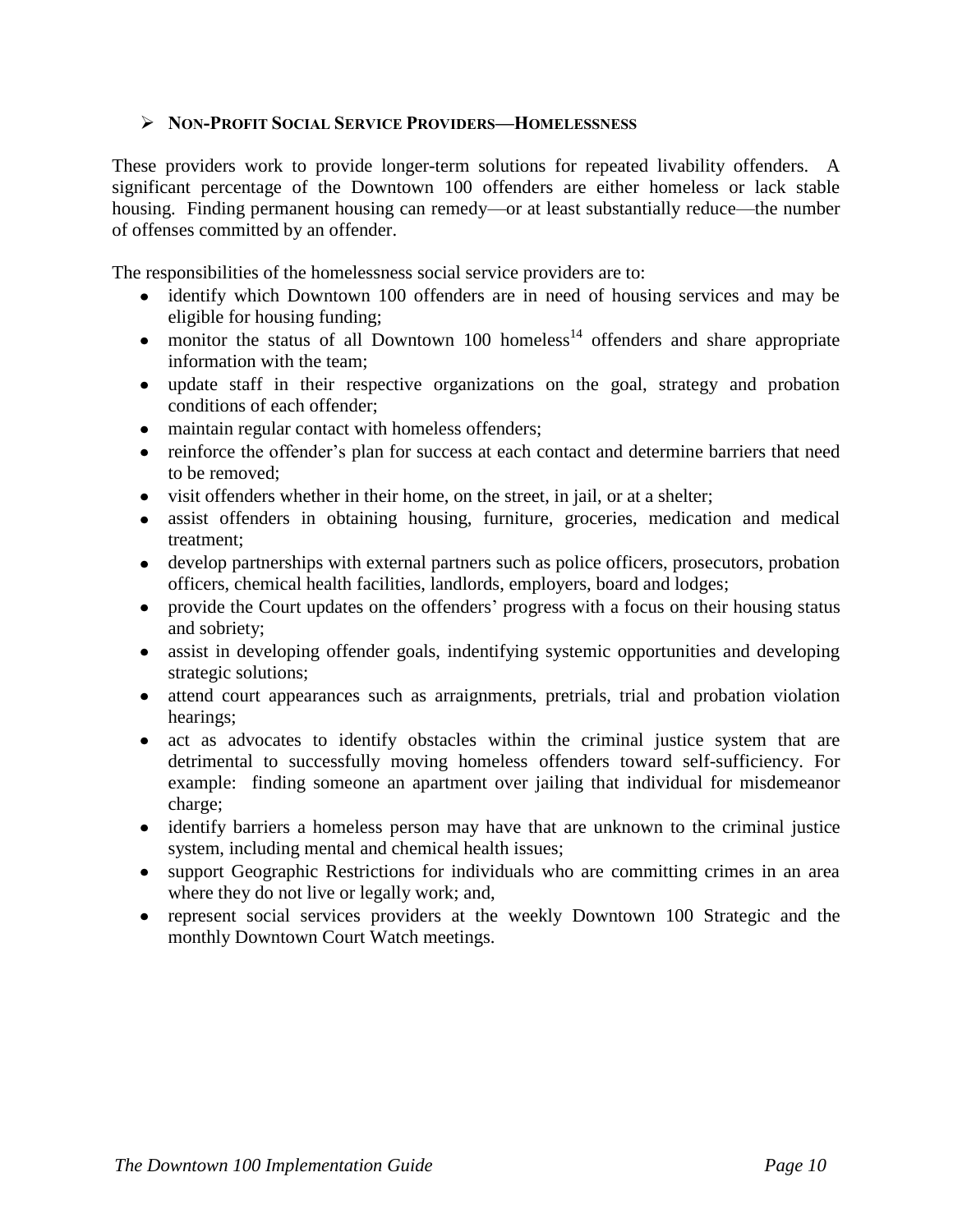## **MINNEAPOLIS POLICE DEPARTMENT—POLICE OFFICERS**

Finally, the strategic team depends on the more than 100 police officers assigned to the First Precinct of the Minneapolis Police Department. Their participation has been active from the day-beat officers, to the supervising sergeants, to the command staff. Having leadership in the program from all levels of the police department has ensured that there is a seamless and fully integrated approach to the following duties:

- monitor all Downtown 100 offenders;
- familiarize themselves with the offenders who have a probationary sentence paying particular attention to those offenders geographically restricted by a Court order to stay out of the central business district, have an active warrant or a pending arrest and detention order;
- arrest and book all offenders in jail for any criminal activity, violations of a geographic restriction, any warrants or any arrest and detention orders;
- update the strategic team regarding offender contacts;
- document collateral social service information in any police report such as intoxication, homelessness or apparent mental health issues;
- initiate contact with offenders (even when a crime is not being committed) to develop a rapport with offenders, determine how the offender is progressing and reinforcing the offender's plan for success;
- make recommendations to the Court regarding probation sanctions, conditions of release and custody status;
- assist in developing offender goals, identifying systemic opportunities and developing strategic solutions;
- attend court appearances such as arraignments, pretrials, trial and probation violation hearings;
- represent the police department at the weekly Downtown 100 Strategic and the monthly Downtown Court Watch meetings.

#### **KEY COMPONENTS**

#### **PERSONNEL IN THE COMMUNITY**

The Downtown 100 prosecutors, probation officer, paralegal, crime prevention specialist and First Precinct police officers are located in the heart of the Downtown community. The Minneapolis Police Department provides space for these team members in the First Precinct. The Downtown 100 recognizes that in order to achieve strong partnerships, staff needs to work in close proximity to one another. Moreover, staff working in the heart of the Downtown community has facilitated a strong connection between the criminal justice system and the community.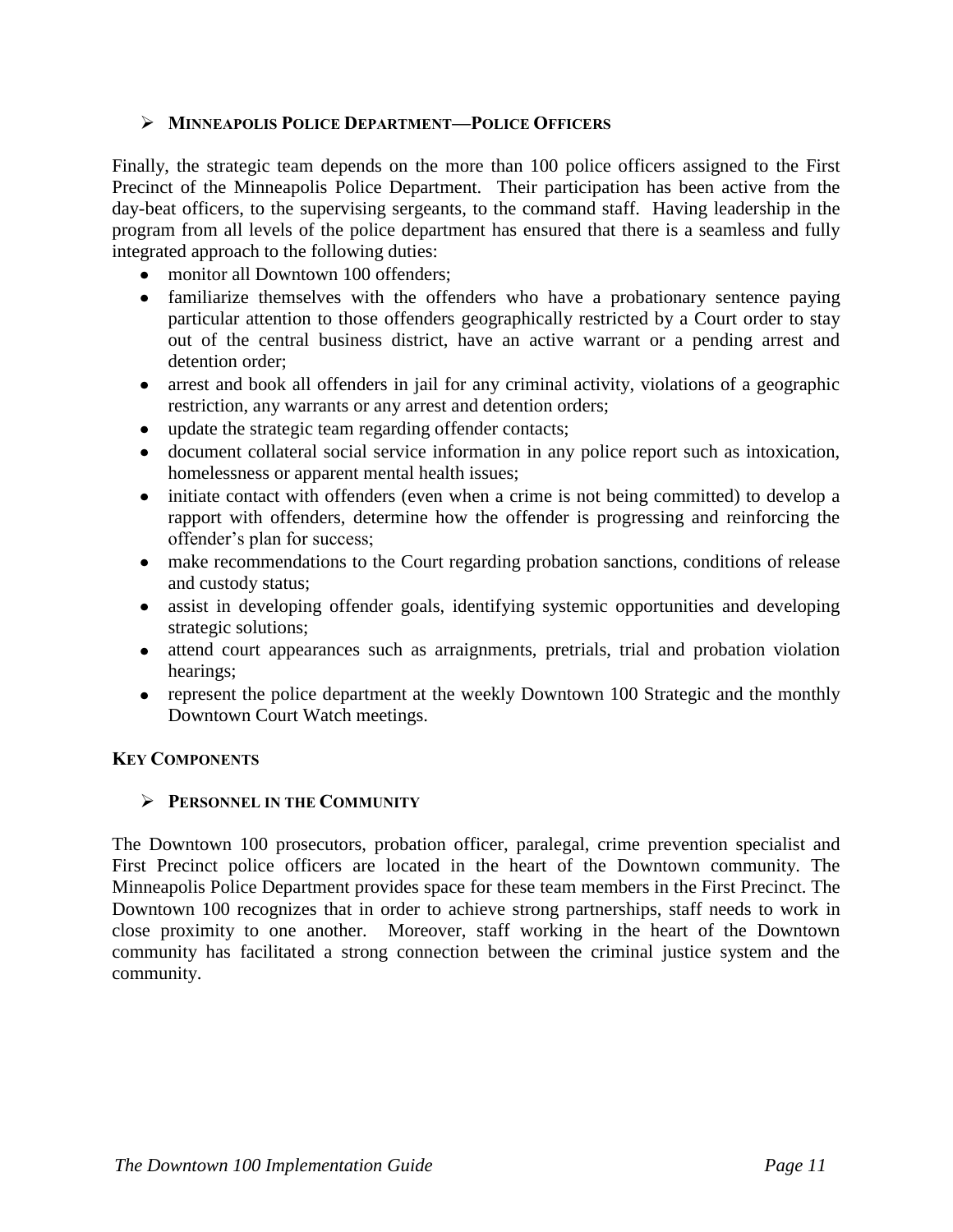## **PROBLEM SOLVING MEETINGS: THE INNOVATION MEETING & COURT WATCH**

Another key component of the Downtown 100 is the Criminal Justice Partners Strategic Meeting (Strategic Meeting) held every Tuesday afternoon. The Strategic Meeting attendees include: police, community prosecutors, probation, homeless/mental health outreach workers, a community coordinator, shelter representatives and the director of the SafeZone Collaborative.<sup>15</sup> The first portion of the meeting is used to evaluate each offender's crime pattern, develop strategies and discuss the best deployment of law enforcement, housing and mental health resources. The second portion of the meeting is used to identify systemic solutions focusing on reducing conflicts, gaps and inconsistencies that can exist in how each group works with each identified chronic offender.

The Downtown 100 expanded prosecution resources, allowing a focus on 50 chronic offenders, including offenders with a history of felony level drug, property crimes and gang related activity.

The Downtown Court Watch began meeting in October 2008 to discuss twenty chronic misdemeanor offenders. Support from system partners and the community has been outstanding. The meeting grew from twenty to almost fifty attendees in its first six months. Court Watch has seen many successes including playing a contributing role in obtaining a federal indictment and conviction of a prolific chronic offender; a chronic offender test case in a pre-adjudication diversion collaborative with restorative justice;<sup>16</sup> and, reuniting a chronic offender with his family which has resulted in no new criminal activity. The infusion of funding from the Downtown Improvement District for the Downtown 100 took this collaborating group to a new level.

# **IDENTIFICATION OF DOWNTOWN 100 OFFENDERS**

The strategy team created a list of 50 chronic Downtown offenders in 2010 and then again in 2011. The 50 offenders were selected using crime data from the central business district with a one-year and ten-year look back and crime data from the whole city with a one-year and ten-year look back. Those offenders where then selected if there was a recent pattern of criminal conduct in the central business district. Until the implementation of the Downtown 100, the Minneapolis City Attorney's Office (hereinafter "MCAO") did not have adequate staff to do work beyond a group of twenty  $1<sup>st</sup>$  Precinct chronic offenders. The Downtown 100 list has enabled police, prosecutors, probation and the Court to focus on the minority of offenders who cause a majority of crime problems.

#### **USE OF ELECTRONIC COMMUNICATION**

Use of electronic communication and access to several databases and management information systems is critical to achieving the goals of community involvement in the court process. After the chronic offenders were identified, the Downtown 100 team used technology to track them. It begins with an officer electronically entering a report. The report goes to a database which creates an email alerting the strategic team about the offender's conduct. With the notification, the paralegal verifies through additional technology the case status. The strategic partners then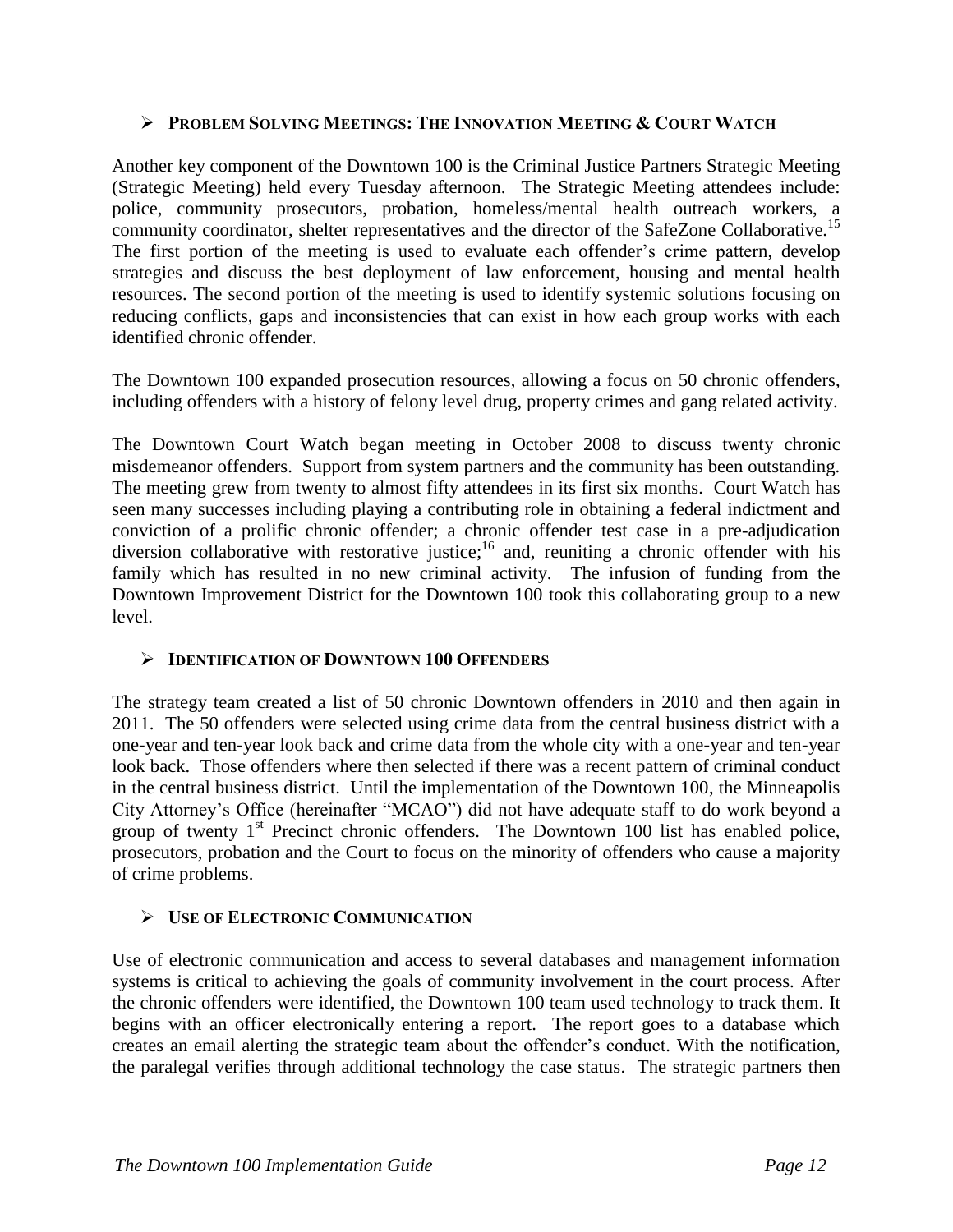develop a case plan and MPD emails this information to Court Watch members. When community members offer an impact statement, the attorneys present them to the Court.

The MCAO, the Hennepin County Attorney's Office (hereinafter "HCAO"), and SafeZone websites all provide a link for community members not in Court Watch to email community impact statements regarding particular individuals or communicate general neighborhood criminal activity. The websites create many avenues for the community to access the criminal justice system. The paralegal retrieves any community impact statements from the websites and gives them to the prosecutor, who in turn presents them to the Court.

The Downtown 100 also utilizes the many technological tools currently available in the First Precinct, e.g., video cameras and a linked radio system that create a web of connections throughout the central business district. These systems have been highly effective in monitoring streets and buildings in Downtown and documenting criminal activities. All images are retained so prosecutors can obtain critical evidence. For example, a drug transaction on video is compelling evidence and has curbed "open air" drug dealing. Prosecutors are able to personally view the camera images on any pending chronic offender case directly from their office in the precinct.

The Downtown 100 also uses the SafeZone worksite, a multi-faceted tool with interactive crime maps and a crime reporting tool for security reports storing up-to-date information. The Downtown 100 Collaborative posts offender incidents on these interactive crime maps. Security reports<sup>17</sup> are used as additional evidence to augment the prosecutor's case.

# **HOUSING AND MENTAL HEALTH INITIATIVE: ALTERNATIVE RESPONSE PROGRAM**

The Downtown 100 includes collaboration with St. Stephen's Social Services (hereinafter "St. Stephen's"). St. Stephen's is a critical member of the strategic team. Their work has been characterized into two types: 1) homeless outreach workers; and 2) housing advocates. The homeless outreach workers help the strategic team identify which offenders are homeless, need services, and reach out to the offenders directly. The housing advocates provide offenders with housing subsidies to obtain a residence, assist in finding the residence, furnishing the residence and providing support to the offender once he or she is in the residence.

The homeless outreach workers and advocates also respond to calls for service in dealing with homeless individuals, saving police time and providing a better response. This has freed police to focus on crimes where the offender should be held accountable by the criminal justice system. The outreach workers and housing advocates join the strategic team to craft prosecution plans designed to prevent recidivism. Lastly, the outreach workers and housing advocates work aggressively with offenders to evaluate their needs for mental health services, chemical health services, home furnishings, groceries and emotional support.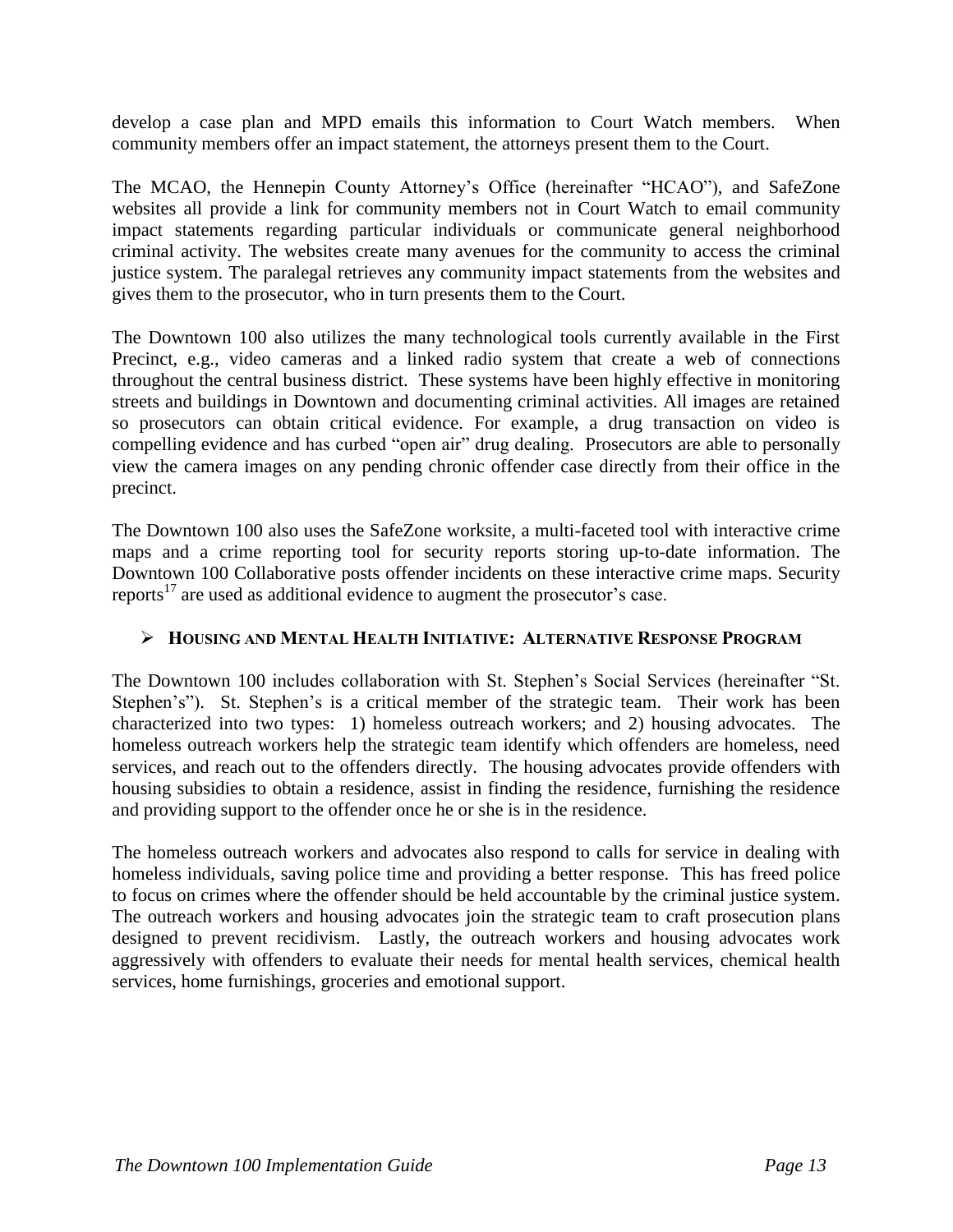## **KEY DOWNTOWN 100 TOOLS**

There are several tools that have been critical in holding offenders accountable. These tools are outlined below:

## **"Active" Probation with Comprehensive Conditions**

Many of the Downtown 100 offenders are on probation. Once placed on probation, they are actively supervised by the Downtown 100 probation officer even if the probation is for a lowlevel (misdemeanor) crime. Also, the probationary sentence will include comprehensive conditions. A typical probation sentence would include the following conditions: 1) remain law abiding, 2) no use of alcohol or non-prescribed drugs, 3) geographic restriction to stay out of Downtown West, 4) no contact with a victim, 5) complete a chemical health assessment and follow any recommendations of that assessment, 6) stay in contact with his or her housing worker/advocate; 6) complete a designated housing program, 7) stay in regular contact with his or her probation officer; and 8) make all scheduled court appearances.

## **Geographic Restrictions**

Geographic restriction are court orders that the prosecutors seek as part of a conditional release during a pending case or as part of a probationary sentence. The court order requires the Defendant to stay out of the central business district during the term of the order. This order is granted by the Court when the State can demonstrate that the offender has continually victimized a community where the offender does not live, work or worship. The offender is read the order in court and must acknowledge the order by his or her signature. Copies of the order are distributed to the offender, the State, the Court, probation and opposing council.

# **Contempt of Court**

Pursuant to Minn. Stat. § 588.20, Subd. 2 (4), Contempt of Court is a criminal charge that the State uses to enforce geographic restrictions. Violating a geographic restriction is a misdemeanor punishable by up to 90 days in jail and up to a \$1,000.00 fine. If a police officer observes an offender in the central business district, the officer will confirm the existence of an active order, arrest the offender, document the conduct in a police report and book the offender in jail for contempt of court. Generally, the offender will appear the next morning for an arraignment on the new charge.

#### **Arrest and Detention Orders**

Arrest and Detention orders may also be initiated for an offender's failure to abide by his or her extensive probation conditions. For example, if the geographic restriction was part of probationary sentence, the probation officer will draft an arrest and detention order for the Court's consideration. This order will call for full or partial revocation of the offender's probationary sentence based on the failure to abide by the geographic restriction and failing to remain law abiding.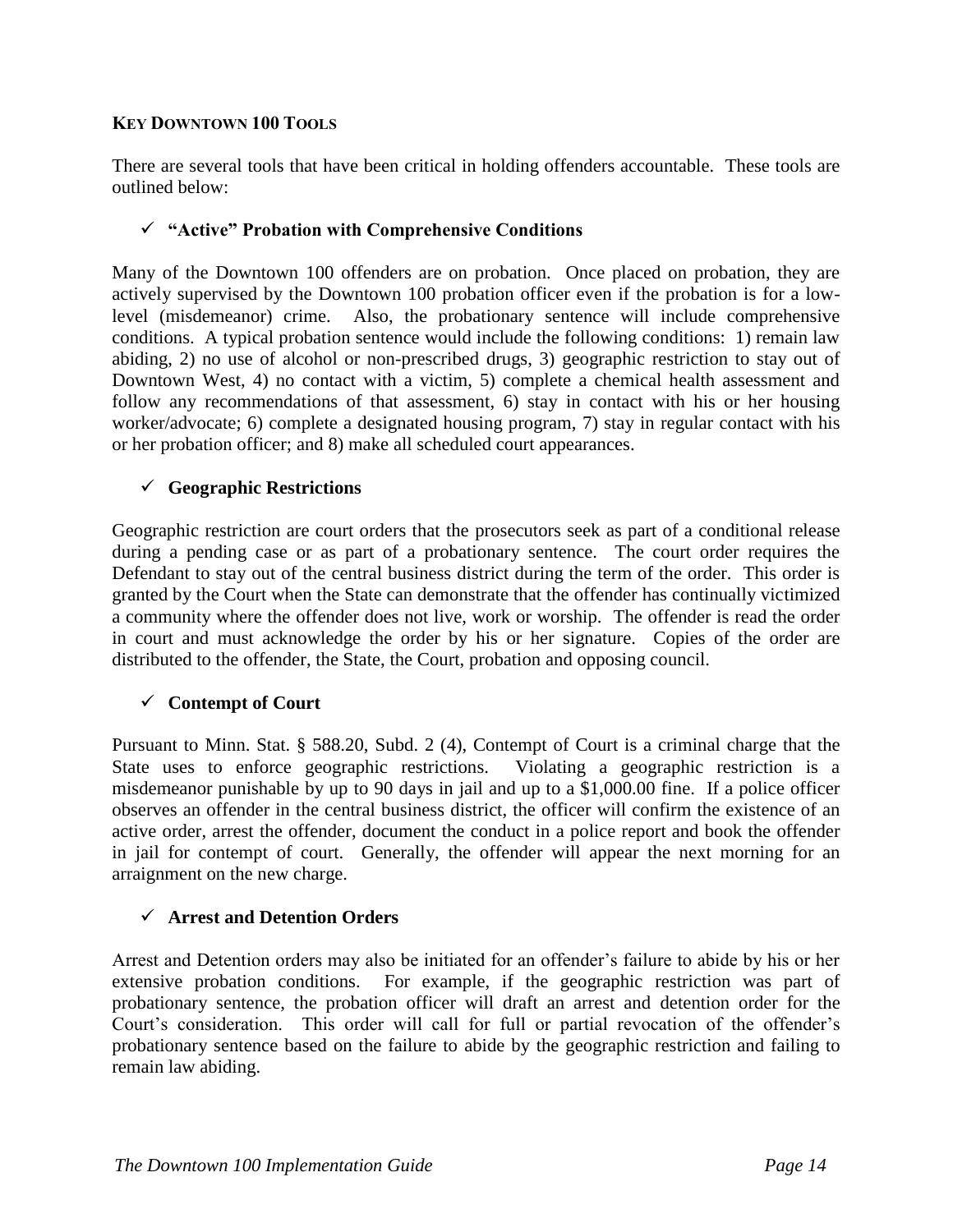# **Trespassing**

In addition to the stay-away nature of the geographic restriction, land owners ("lawful possessors") can trespass a person from land in which they have a "claim of right." Pursuant to Minn. Stat. § 609.605, Downtown business owners have been able to trespass individuals from their property for up to one year. Failure to stay away will result in a misdemeanor criminal charge punishable by up to 90 days in jail and up to a \$1,000.00 fine. If an offender has two or more prior convictions, the new trespassing case can be enhanced to a gross misdemeanor punishable by up to one year in jail and up to a \$3,000.00 fine. Trespassing is a powerful tool for business owners in Downtown Minneapolis.

# **Trespassing Enhancement List**

This is a comprehensive list created by the Minneapolis City Attorney's office to notify police officers when an offender has two qualifying trespass convictions. As such, the officer on the street has a short-cut tool to determine which offenders are eligible to be charged with a gross misdemeanor trespass based on his or her criminal history.

# **Housing Subsidies**

The housing subsidy is a funding instrument that social service providers can access through the State of Minnesota provided that they have one-time start-up funds. The housing subsidy is self sustaining and therefore critical to achieving long-term housing success.

# **Chronic Offender Warrant Alert Notification**

This is a current and on-going list created by the Minneapolis City Attorney's office to notify police officers when an offender has a warrant out for his or her arrest. This list is published weekly. Often officers arrest offenders within hours of the list being published. This ensures timely accountability of the offenders.

# **Community Impact Statements**

Pursuant to Minn. Stat. 611A.038, community members have a statutory right to have his or her impact statements presented to the Court at a criminal sentencing. The impact statement is to describe "the adverse social or economic effects the offense has had on persons residing and businesses operating in the community where the offense occurred."<sup>18</sup> Therefore, collaborating community members write statements regarding crime committed by Downtown 100 offenders. Prior to the sentencing, the prosecutor provides a copy of the statements to the judge, probation officer and opposing council. The volume of impact statements varies a great deal depending on the type of case and offender involved, from a single statement to more than 175 statements on a high profile case. Regardless of the number, impact statements have been a persuasive tool in conveying an often intangible impact that crime has on the community.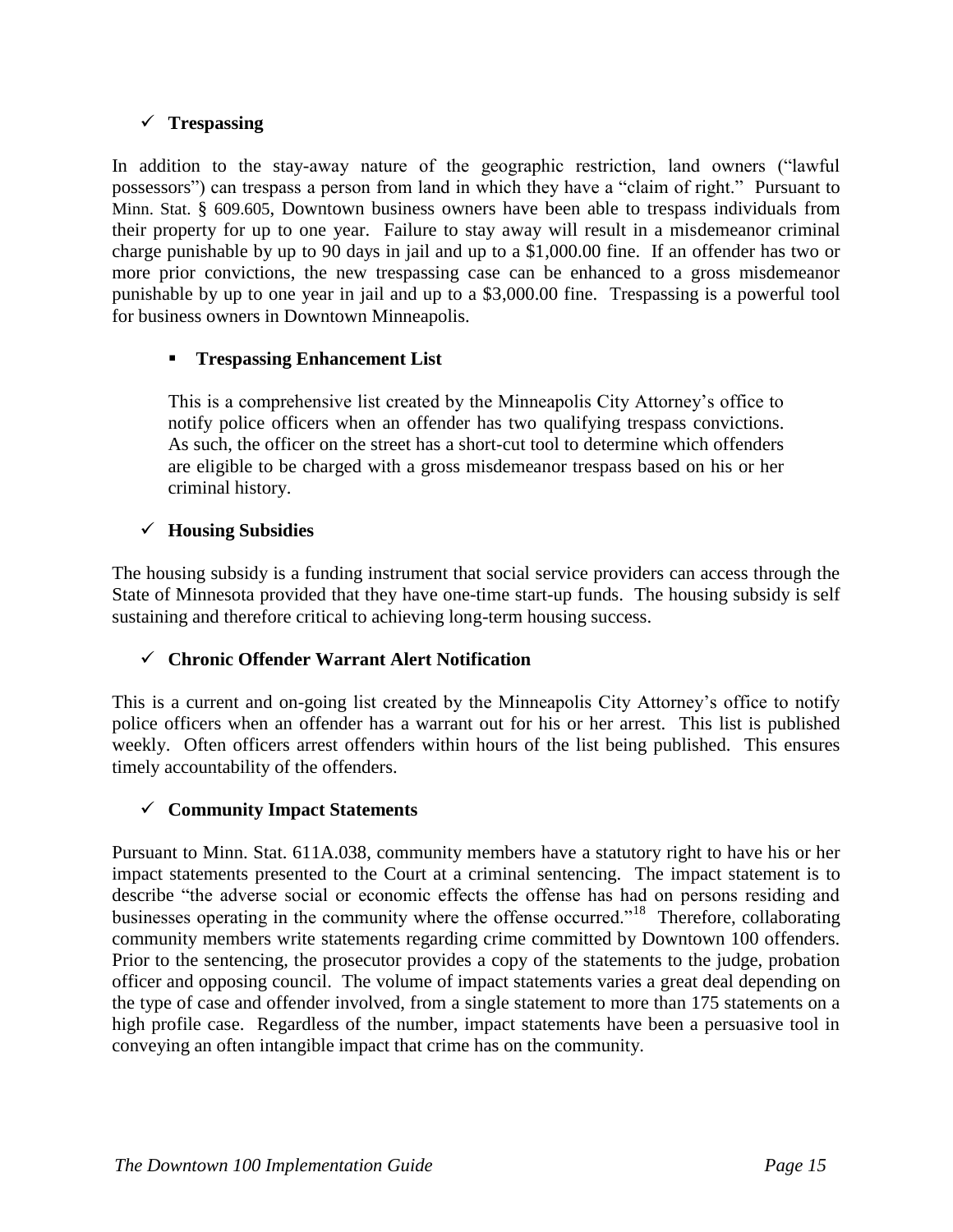## **On Demand Rapid Assessments**

One of the systemic opportunities identified by the strategic team was the challenge in offenders obtaining chemical health assessments. Often there would be a significant delay before the completion of the assessment or no assessment at all. This was often attributed to barriers such as the offender finding an assessor, scheduling the assessment, obtaining transportation to the assessment, and obtaining an assessment that addressed the offender's often complex needs. Therefore the strategic team developed the On Demand Rapid Assessment whereby the Downtown 100 probation officer schedules the assessment prior to the offender's release, and upon the release of the offender the probation officer escorts the offender to the assessment. The contracted assessor has extensive collateral information regarding the offender to find the best treatment program that may meet the offender's unique needs such as a culturally specific program, a program that address a traumatic brain injury or mental health issues. The seamless timing between the jail and the assessment has improved the speed at which the offender gets assessed and referred for the appropriate treatment. Also, the recommended treatment facility better meets the offender's needs.

## **Specialty Courts**

The Hennepin County District Court currently holds several specialty courts that include Drug Court, Mental Health Court, St. Stephen's Court (a homeless offender court), Veteran's Court and D.W.I. (Driving While Intoxicated) Court. Depending on the goals that the strategic team has set for the offender, the strategic team may attempt to get the offender into a specialty court. Depending upon the court, there may be opportunities for greater services such as mental health assessments, case workers, a medication plan, medication provision and so on. Also, specialty courts often provide heighted accountability of the offender from the presiding judge through periodic court review of the offender's progress.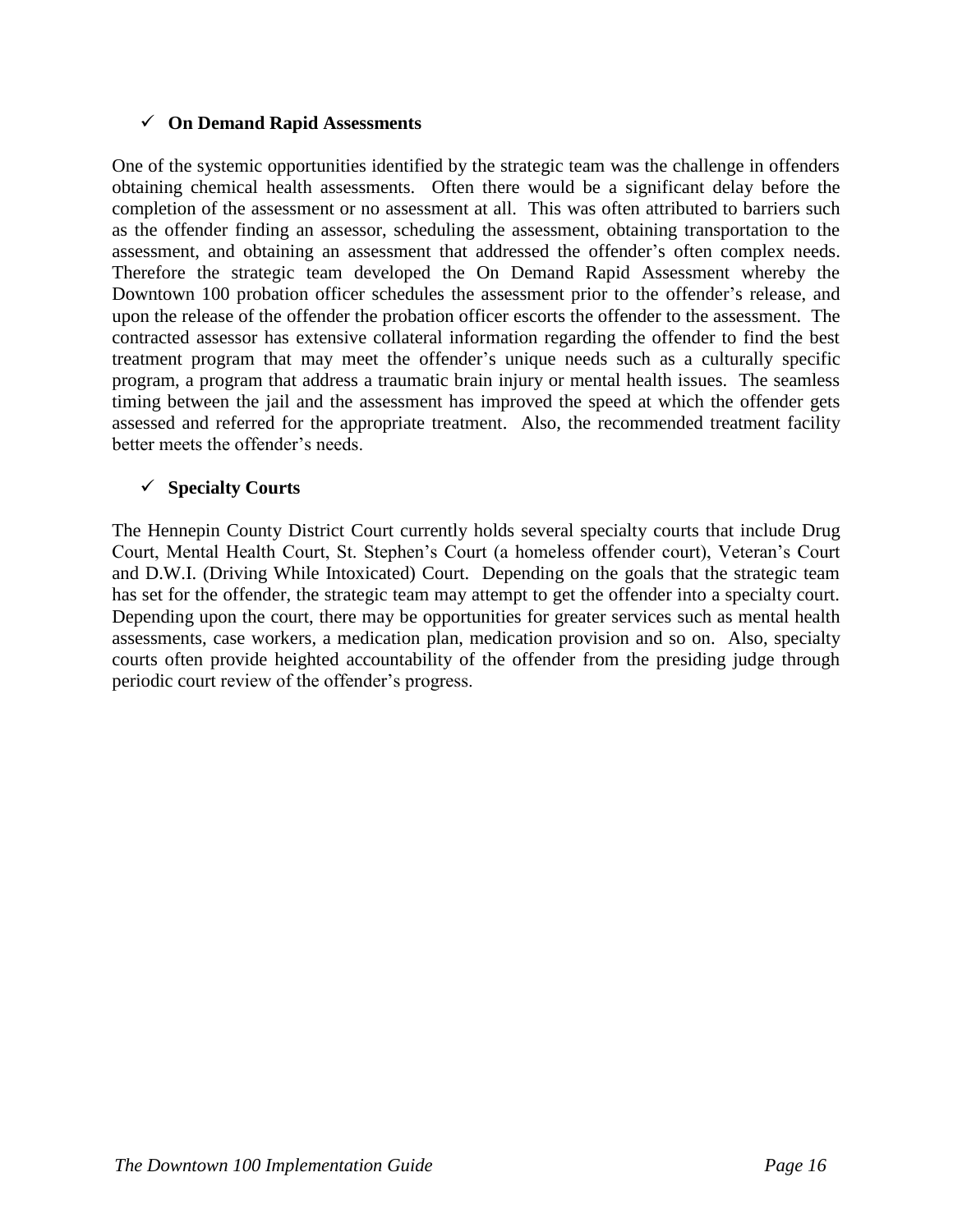# **PERFORMANCE**

In January 2011, the MCAO completed an evaluation of the program at the conclusion of the first calendar year of implementation of the Downtown  $100$ .<sup>19</sup> The program's effectiveness was demonstrated by a careful analysis of the data collection which was as follows:

The Downtown 100 has had a substantial impact on the reduction of chronic offender crime in just its first year.

74% Reduction in Crime in the Downtown Improvement District by the Downtown 100 Offenders $^{20}$ 

The Downtown 100 has had a substantial impact on the reduction of chronic offender crime in the Greater First Precinct and in the City of Minneapolis.

- 77% Reduction in Crime in the Greater First Precinct by the Downtown 100 Offenders<sup>21</sup>
- 27% Reduction in Crime in the Greater City of Minneapolis by the Downtown 100 Offenders<sup>22</sup>

Chronic offenders on probation commit fewer crimes than unsupervised offenders particularly if probation has active supervision.

- 94% of Offenders served a probationary sentence.
- 70% of Offenders on probation had active supervision by a probation officer.
- 70% of Offenders on probation had a Geographic Restriction to stay out of Downtown.
- 11 Times Increase in Geographic Restrictions orders.
- 220% Increase in Contempt of Court cases to hold Offenders accountable for probationary conditions such as Geographic Restrictions.<sup>23</sup>

Obtaining other social services for offenders is also a key component to the reduction in chronic offender crime.

- 36% of Offenders were provided Chemical Dependency Services
- 32% of Offenders were provided Mental Health Services

Obtaining housing for homeless offenders is a key component to the reduction in chronic offender crime.

- 20% of the Downtown 100 Offenders had a Home at the beginning of this Program
- 50% of the Downtown 100 Offenders had or obtained a Home during this Program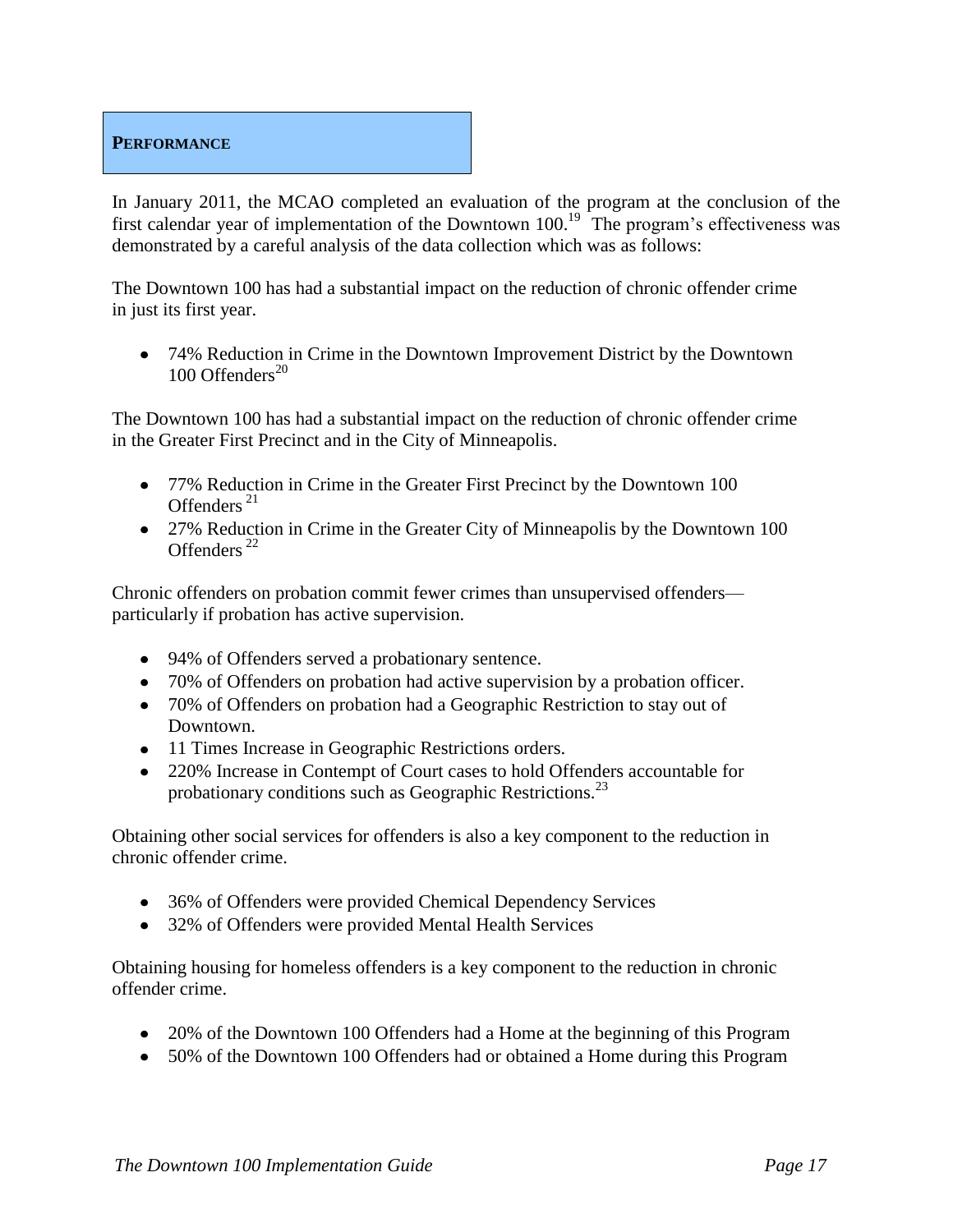

The primary lesson learned in the implementation of the Downtown 100 is that a holistic prosecution model that balances services with accountability can result in a significant reduction in crime.

These dramatic results can be achieved with relatively small monetary investment. The Minneapolis Downtown Improvement District provided a \$150,000 grant to launch this program. While a full cost study is currently underway, the cost savings appear to be significant. The Minneapolis City Attorney's Office calculates the cost of prosecution of a chronic offender crime and incarcerating the offender at the Hennepin County Workhouse at \$1,616. In 2009, the Downtown 100 offenders committed 334 crimes equating to \$539,744 in prosecution and workhouse costs. In 2010, the Downtown 100 offenders committed 86 crimes equating to \$138, 976. The reduction in cost from 2009 to 2010 was \$400,768.

While monetary savings are desirable in these tough economic times, it is also desirable to demonstrate that government is working smarter and obtaining more meaningful outcomes. This success was analyzed in May 2011, by the Humphrey School of Public Affairs. It completed an analysis of the Downtown  $100.<sup>24</sup>$  The report articulated the following lessons learned that the initiative is "working remarkably well" and the report further stated that:

*We concluded that [the] Downtown 100 has indeed helped bring about progress through its unique collaboration between the public and private sectors and its comprehensive approach to preventing or reducing crime. Minneapolis City Attorney Susan Segal notes that in concentrating on repeat offenders, the program's purpose is a 'holistic approach, not just running them through the system.' We conclude that this holistic or integrated approach is central to Downtown 100's success.* 

The Humphrey study also concluded that the Downtown 100 could be shared and replicated in other communities.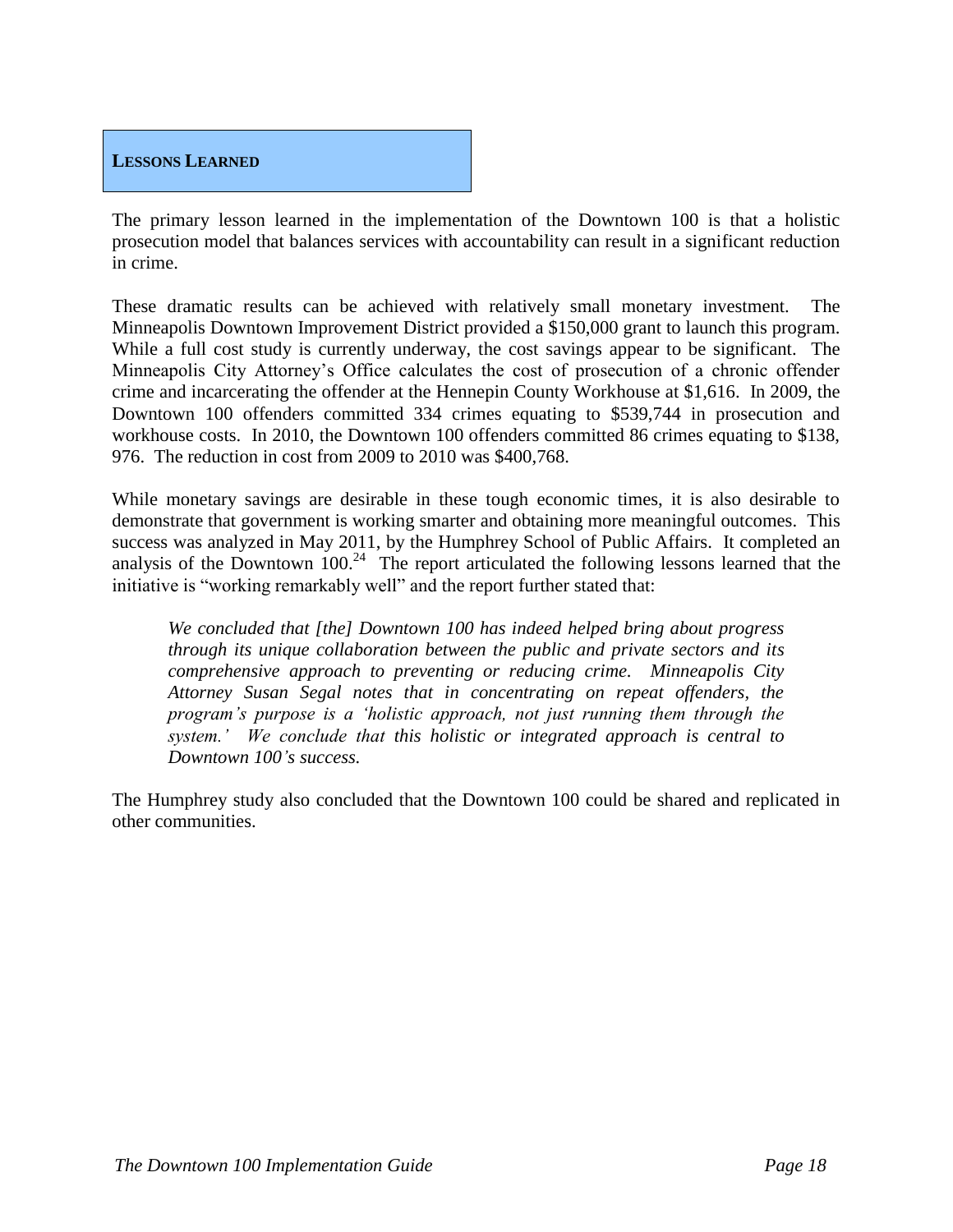# **END NOTES**

- $\mathbf{1}$ <sup>1</sup> Downtown is located within the Minneapolis Police Department's First Precinct Police Precinct.
- 2 Serious crime in Downtown Minneapolis has dropped by 11% from 2009 to 2010 in the central business district.
- <sup>3</sup> Downtown Minneapolis Neighborhood Association, North Loop Neighborhood Association, Loring Park Neighborhood Association, Cedar Riverside Security Collaborative, Elliot Park Neighborhood Association, Friends of Grant Park
- 4 The identified offender is a revolving list. From implementation on April 1, 2010 to August 1, 2011, the Downtown 100 program has prosecuted approximately 100 offenders.
- 5 These documents were: The Criminal Justice Coordinating Committee's Livable Community Initiative Report (2007), the Minneapolis Downtown Council's Draft Recommendations – Actions for Safety (April, 2007), and the Minneapolis Downtown Council's "Workers' Perception of Downtown Minneapolis 2007 Survey Results" (2007).
- 6 Those endorsing the program included: The Honorable Richard Hopper (the former presiding judge for the Hennepin County Mental Health Court and Community Court), the Downtown Council, Minneapolis Regional Chamber of Commerce, Downtown Minneapolis Neighborhood Association, North Loop Neighborhood Association, Loring Park Neighborhood Association, Cedar Riverside Security Collaborative, Elliot Park Neighborhood Association, Friends of Grant Park, SafeZone Collaborative, St. Stephen Homeless Outreach Program, Voices of the Community Catholic Charities homeless community and Salvation Army Homeless Shelter.
- 7 This showed not only the effectiveness of this prosecution model, but alleviated concerns regarding displacement of the crime to another area. These substantial results were obtained despite the lack of a community probation officer or mental/housing outreach worker.
- 8 The Hennepin District Court currently holds several specialty courts that include: Drug Court, Mental Health Court, St. Stephen's Court (a homeless offender court), Veteran's Court and D.W.I. (Driving While Intoxicated) Court.
- <sup>9</sup> A Court Watch lists includes the offender's name, photo, booking status, custody status, pending cases, future court date, warrant status, probation conditions, housing status and recommendations from Court Watch members.
- <sup>10</sup> Preparing the prosecution files includes the following steps: 1) pulling the offender's master prosecution file (all files are organized by offender, not offense so that a complete history of the offender is sent to Court); 2) printing new Court records regarding the status of pending and closed cases; 3) obtaining all historical and current police reports; 4) obtaining all probation reports; 5) obtaining a full record of the offenders "failures to appear" for nonappearances in Court; 6) obtaining all historical and pending geographic restriction orders; and, 7) gathering any relevant community impact statements.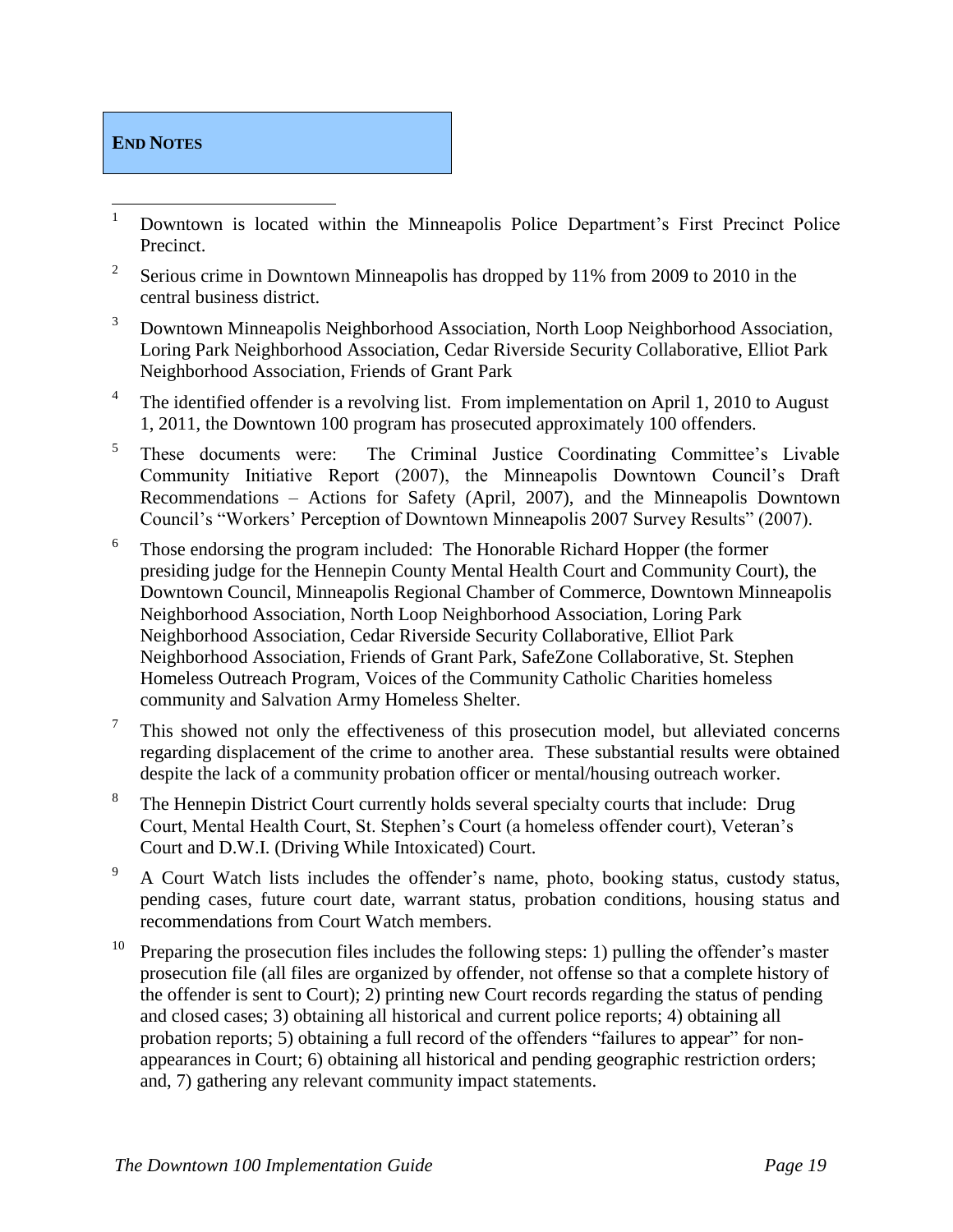- <sup>11</sup> Contacting crime victims minimally includes sending a victim letter and contacting the victim by phone.
- $12$  The County Attorney determines which felony level cases within the Hennepin County Attorney's Office should be prosecuted by a Downtown 100 prosecutor. Since the prosecutors do not have jurisdiction over these cases, the Hennepin County Attorney's Office "cross-deputized" the attorney to permit the attorney to obtain jurisdiction over the case thereby allowing for seem prosecution of the offender.
- <sup>13</sup> This crime data is evaluated by "geo-code," time, type of crime, by offender, and compared to data in other parts of the city. Typical the data is assessed in five primary ways for each offender 1) number of police contacts in the last year in the Downtown Improvement District; 2) number of police contacts in the last 10 years in the Downtown Improvement District; 3) number of police contacts in the last year outside Downtown Improvement District; and, 4) number of police contacts in the last 10 years outside Downtown Improvement District; and, 5) the number of crimes that are livability crimes, drug crime, property crimes, sex crimes and violent crimes.
- <sup>14</sup> Homeless is living on the street, staying a shelter, or sleeping on someone's couch.
- The SafeZone Collaborative is a non-profit organization that was established by a publicprivate partnership between the Downtown business community and City leadership to fight crime. The director of the SafeZone was a security executive loaned by Target Corporation. The SafeZone is now funded by the Minneapolis Downtown Improvement District special taxing district.
- <sup>16</sup> The case was conferenced by Restorative Justice Community Action, Inc (RJCA) RJCA is a collaborating partner and attends the Downtown Court Watch.
- $17$  A security report is critical evidence in low-level criminal cases, such as livability crimes, because there is no police investigation.
- 18 Minn. Stat. 611A.038

 $\overline{a}$ 

- <sup>19</sup> The first year of program implementation began on April 1, 2010 and concluded on December 31, 2010.
- 20 This crime reduction was calculated by comparing the crime rate of offenders in the Downtown Improvement District from April 1, 2010 to December 31, 2010 to the crime rate of offenders in the Downtown Improvement District from April 1, 2009 to December 31, 2009.
- <sup>21</sup> This crime reduction was calculated by comparing the crime rate of offenders in Loring Park, Elliot Park, Downtown East, Cedar Riverside and North Loop Neighborhoods from April 1, 2010 to December 31, 2010 to April 1, 2009 to December 31, 2009.
- $22$  This crime reduction was calculated by comparing the crime rate of offenders in the Second, Third, Fourth and Fifth Precinct from April 1, 2010 to December 31, 2010 to April 1, 2009 to December 31, 2009.